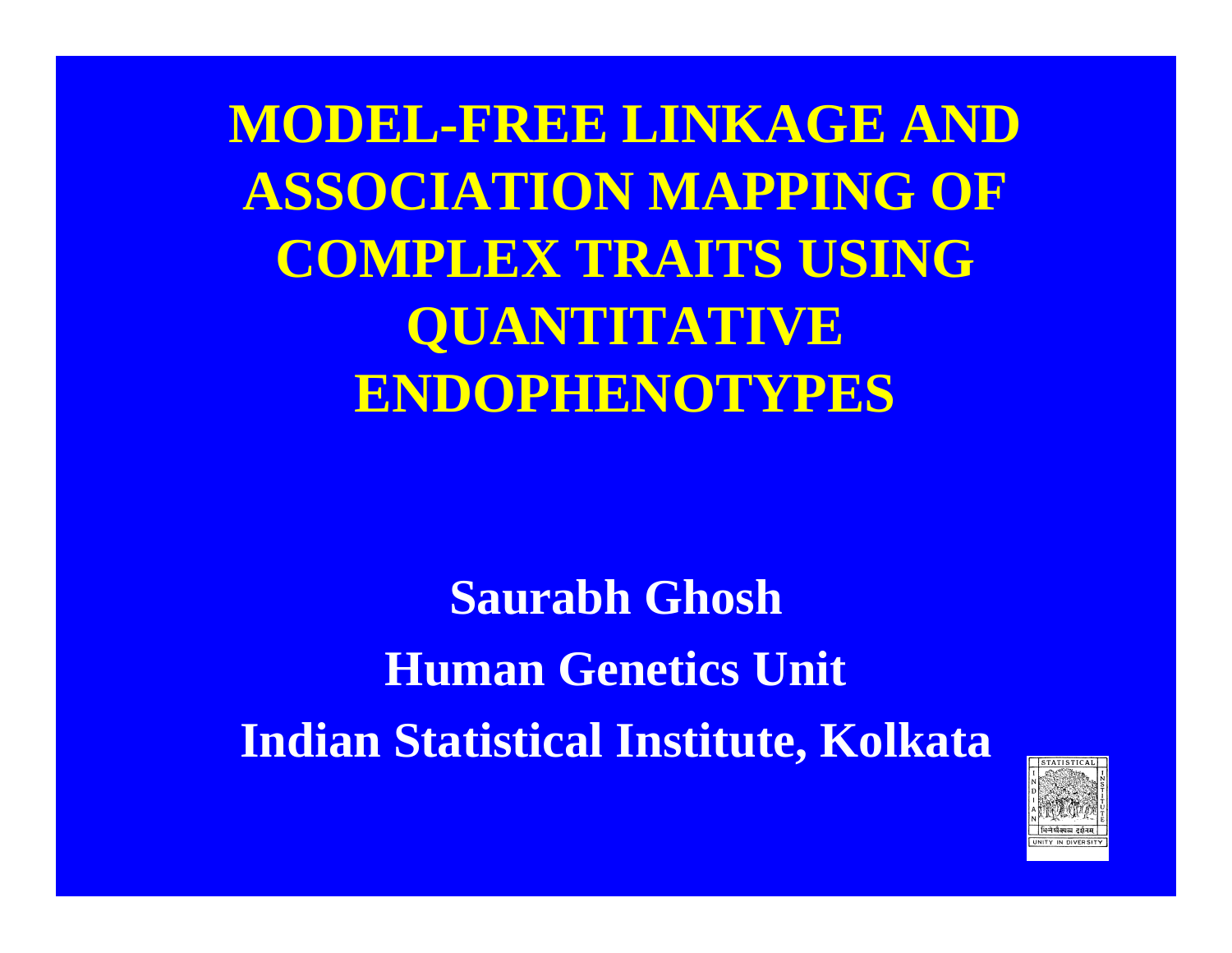# Most common diseases are caused by a combination of genes and environment

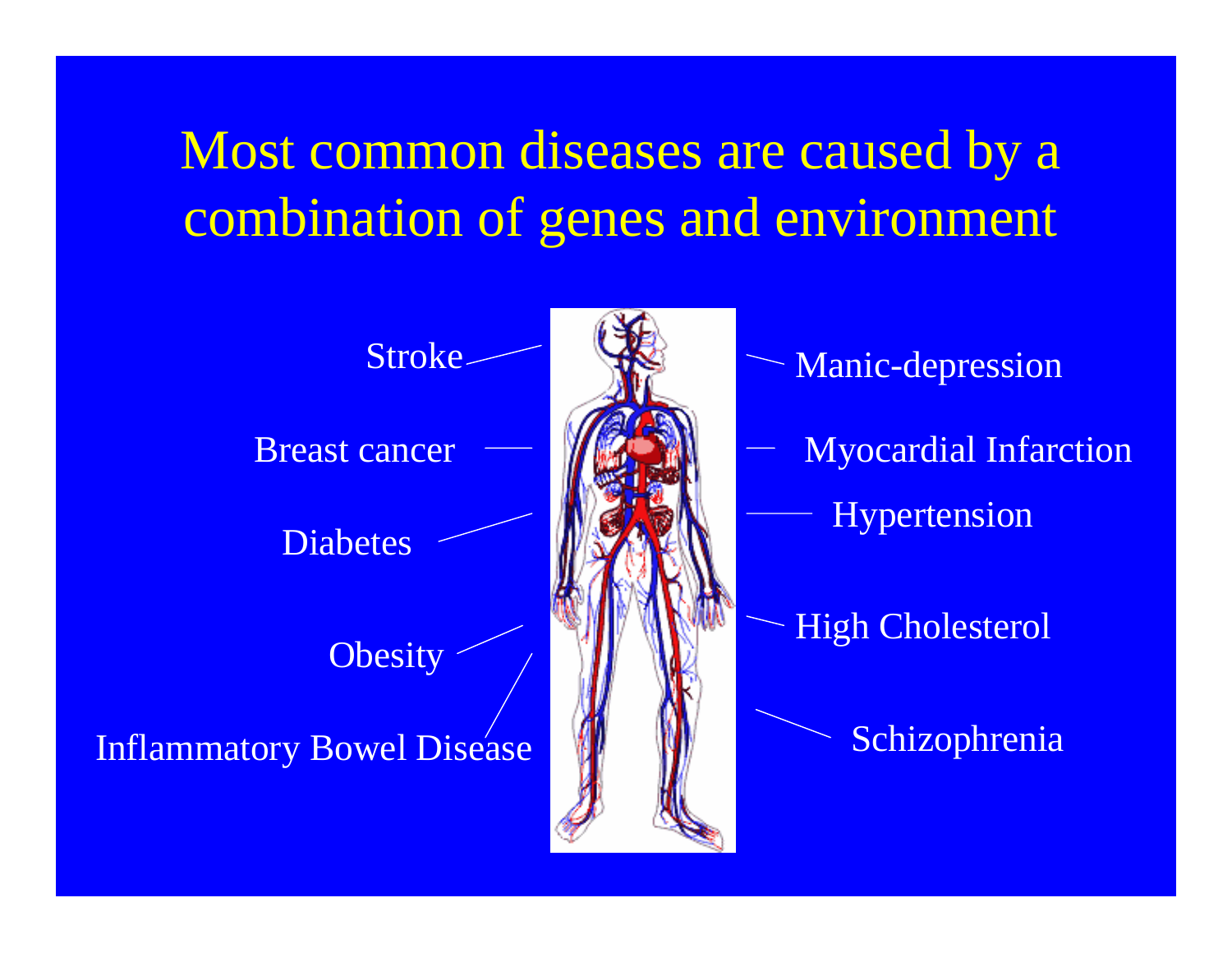# Where are those genes?

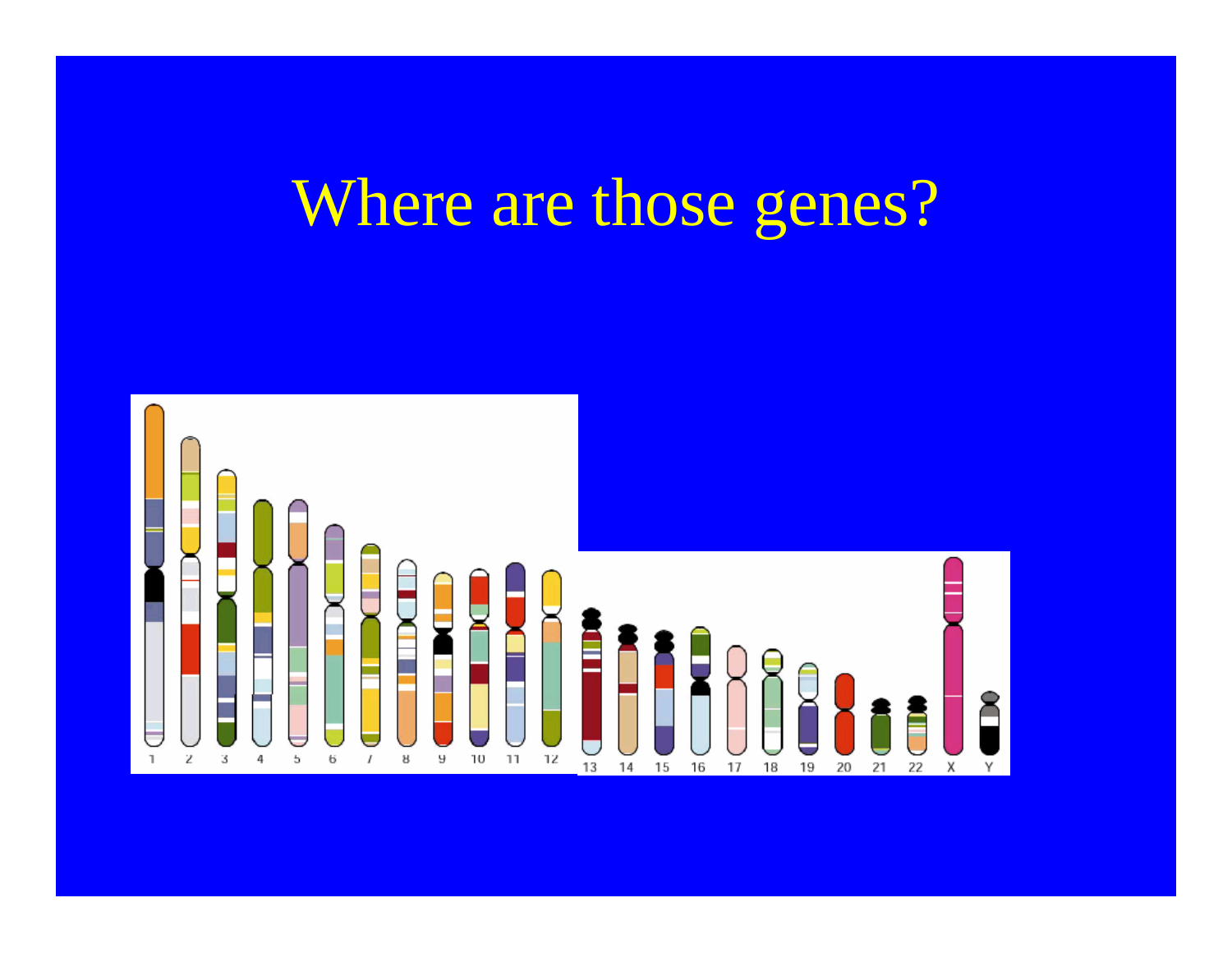## **QUANTITATIVE TRAITS and COMPLEX TRAITS**

**Complex traits are controlled by multiple loci, some with minor gene effects, and genetic variation at any one locus does not completely determine the trait.**

**Examples: diabetes, coronary artery disorder, schizophrenia.**

**Such traits are usually binary in nature.**

**Heritable quantitative characters, possibly correlated, generally are precursors of complex traits.**

**Example: Blood pressure and total cholesterol are precursors of coronary artery disease.**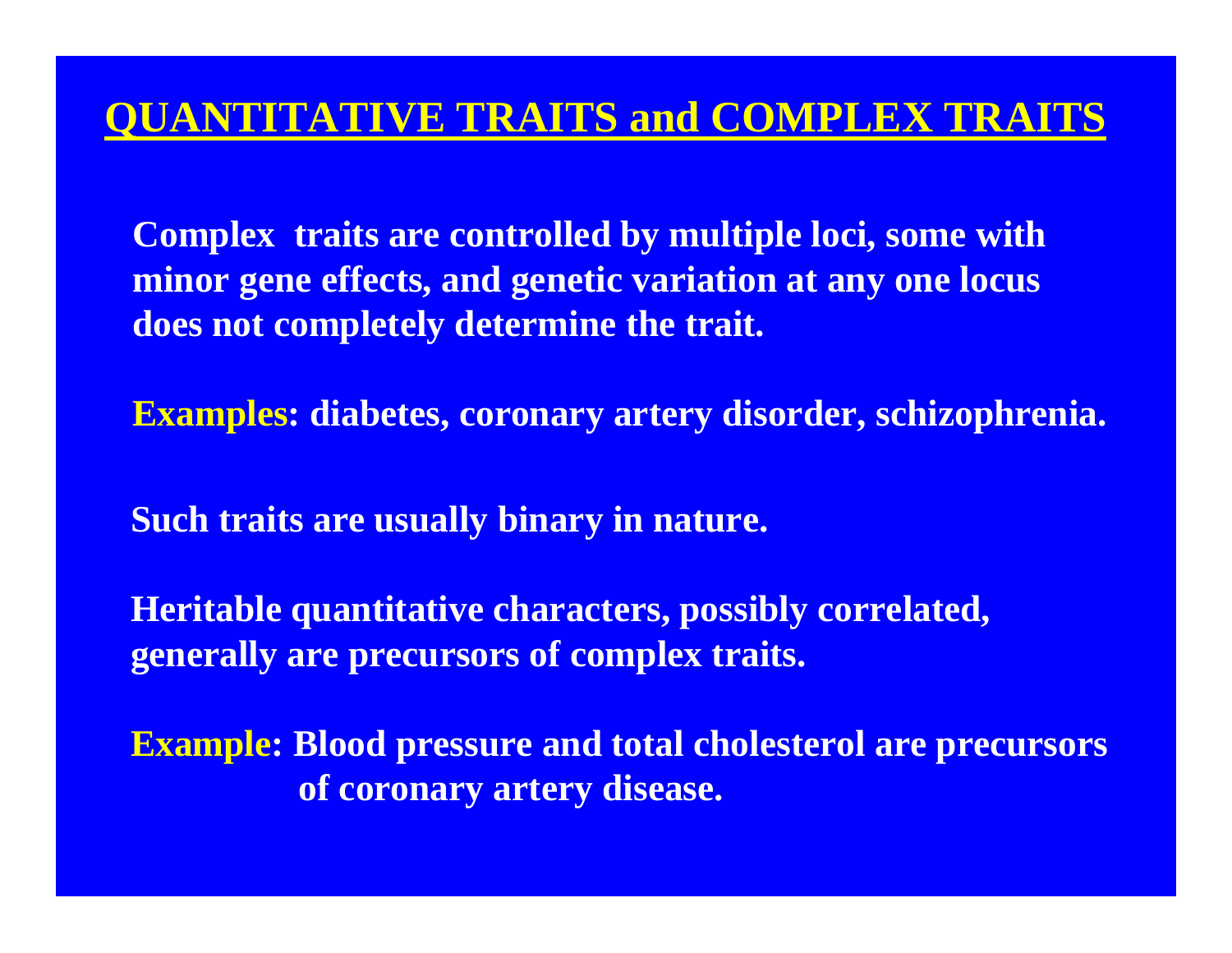## **WHY STUDY QUANTITATIVE TRAITS?**

**To study a complex trait.**

**Often genetic studies of a binary trait (e.g., hypertension) use dichotomization of a correlated quantitative variable (e.g., s.b.p) based on some pre-determined threshold(s) [e.g., s.b.p > 140].**

**This leads to loss of information on trait variability and statistical power.**

**For genetic analysis of a binary complex trait, it may be more powerful to consider a quantitative trait correlated with the end-point trait.**

**Genes found to control the quantitative trait may also be involved in the pathogenesis of the complex trait.**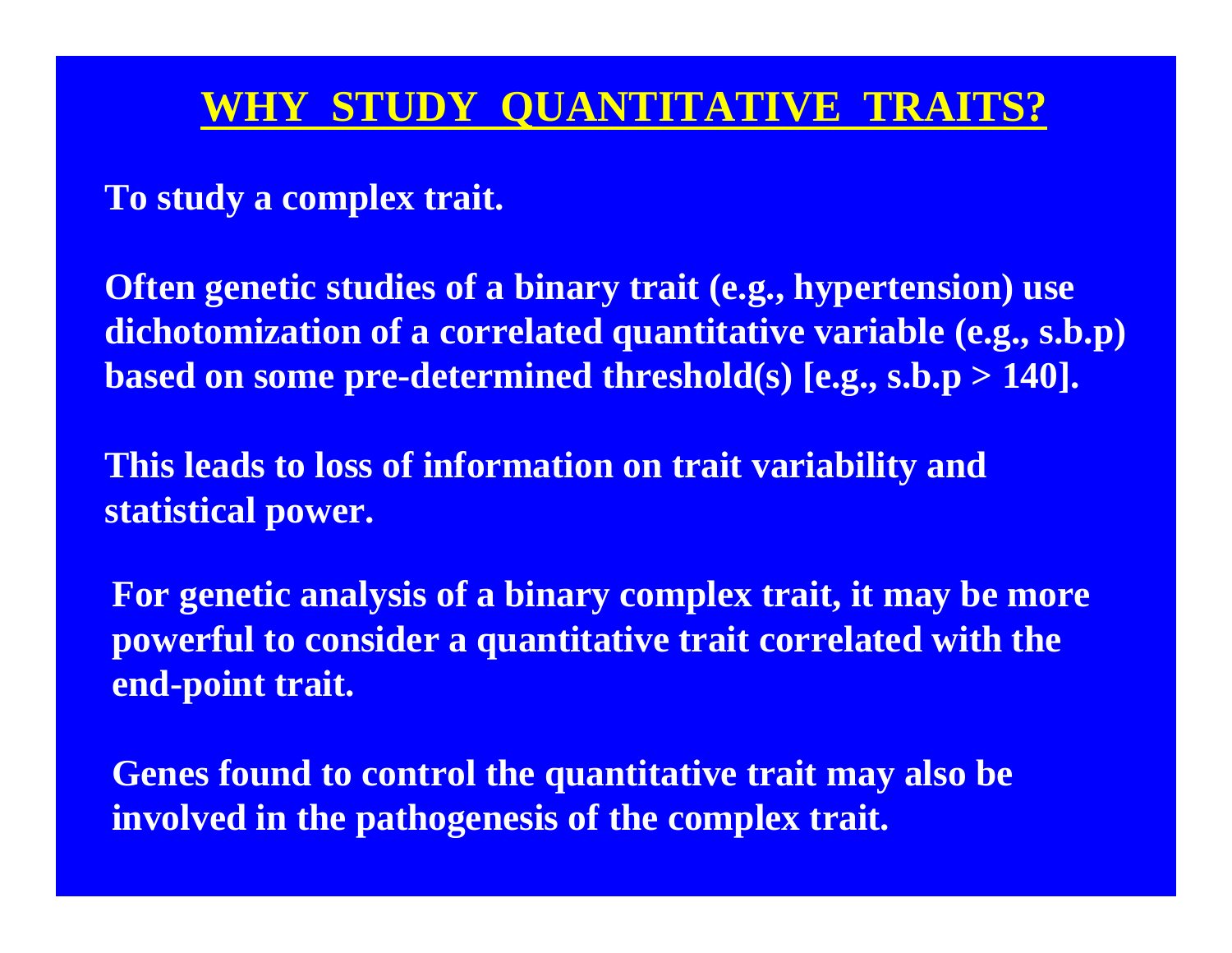### **THE TWO PARADIGMS OF GENE-MAPPING**

#### **1. LINKAGE**

**measured in terms of RECOMBINATION FRACTION (**θ)**, the probability of a crossover between two loci.**

**B**

**A**

**b**

**From biological considerations, 0** <sup>≤</sup> θ≤ **0.5.**  θ**=0.5 implies that two loci are unlinked,**  θ**=0 implies complete linkage. ab**

### **2. ASSOCIATION**

**A**

**measured in terms of LINKAGE DISEQUILIBRIUM (** δ **), the deviation of probability of joint occurrence of alleles at two-locus from random occurrence of the alleles.**

 $\delta = P(AB) - P(A)P(B)$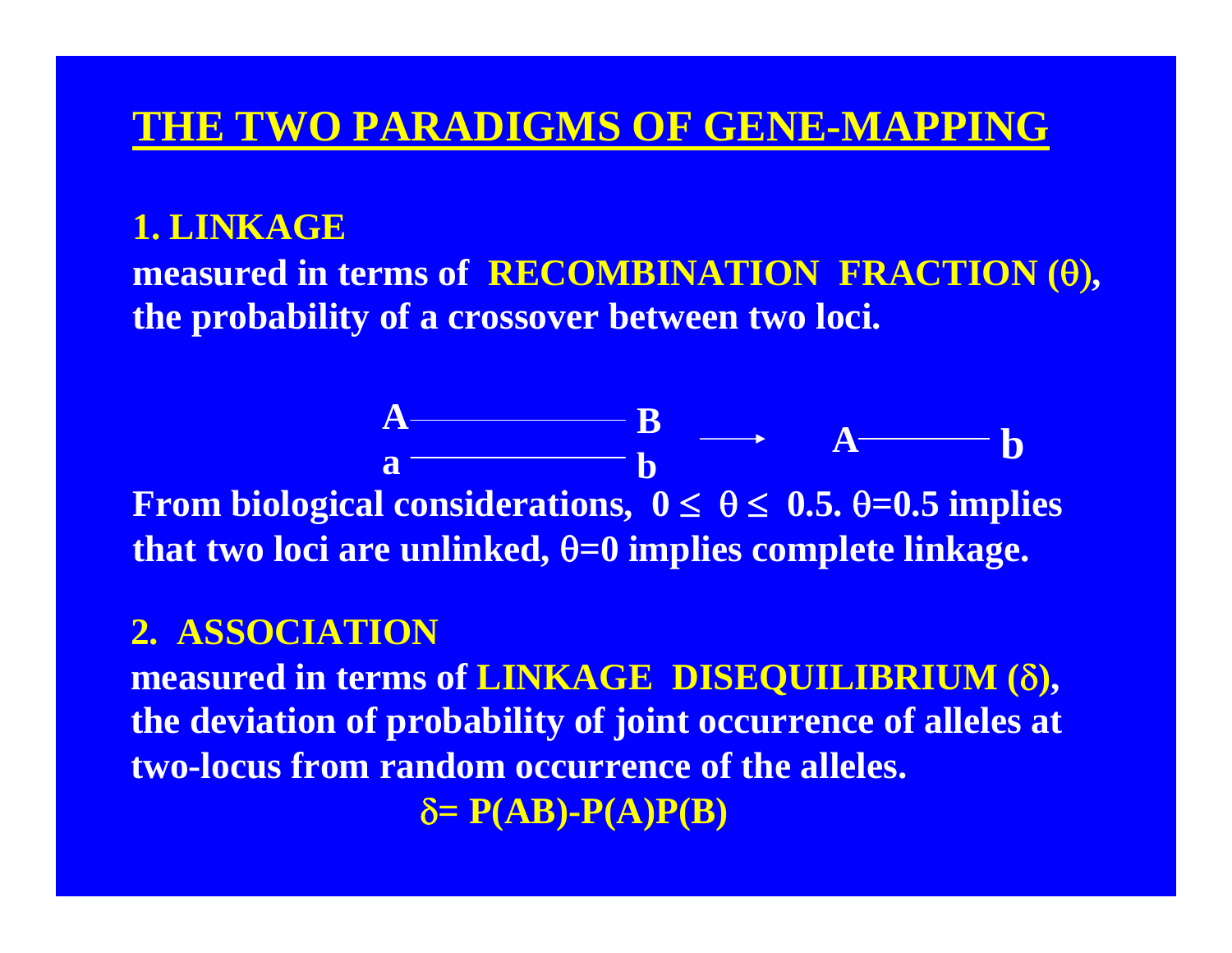### **LINKAGE ANALYSIS OF QUANTITATIVE TRAITS**

**AIM: make inferences about the recombination fraction between a hypothetical QTL and a marker locus.**

**Is the QTL "physically close" to the marker locus?**

**For a sib-pair, the QTL paradigm is that if the quantitative trait values of the sibs are close to each other, the sibs have "similar" allelic composition at the QTL. If their trait values differ significantly, the allelic compositions at the QTL are different.**

**If the marker locus is LINKED (physically close) to the QTL, this property will also be exhibited by the marker locus. If the marker locus is UNLINKED, there will NOT be any relation between the trait values and allelic compositions.**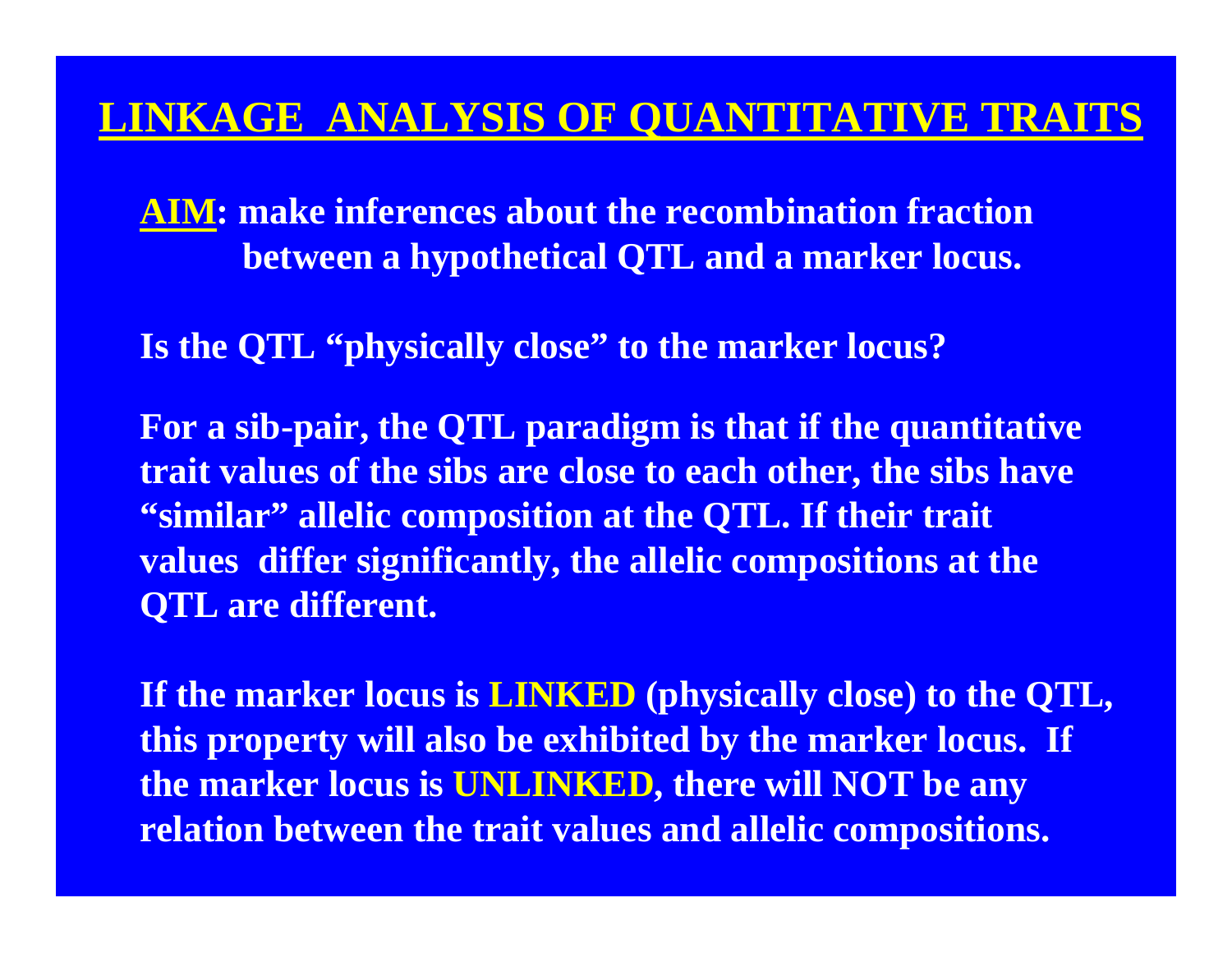## **THE BASIC QTL MODEL**

**A quantitative trait Y is controlled by an autosomal, biallelic QTL with alleles (A,a).**

| $E(Y AA) = \alpha$  | $Var(Y AA) = \sigma^2$                            |
|---------------------|---------------------------------------------------|
| $E(Y Aa) = \beta$   | $Var(Y Aa)=\sigma^2$                              |
| $E(Y aa) = -\alpha$ | $\textbf{Var}(\mathbf{Y} \mathbf{aa}) = \sigma^2$ |

**If**  β **= 0, we say that Y has no dominance effect at the QTL.**

 $\pi_{\mathsf{t}}$  is the i.b.d. (identity-by-descent) score at the QTL **(unobservable).**

<sup>π</sup>**m is the i.b.d. score at the marker (sometimes can be exactly computed, often necessary to be estimated as P m).**

**AIM: to find relationship between "suitable" functions of Y and P m for relative-pairs.**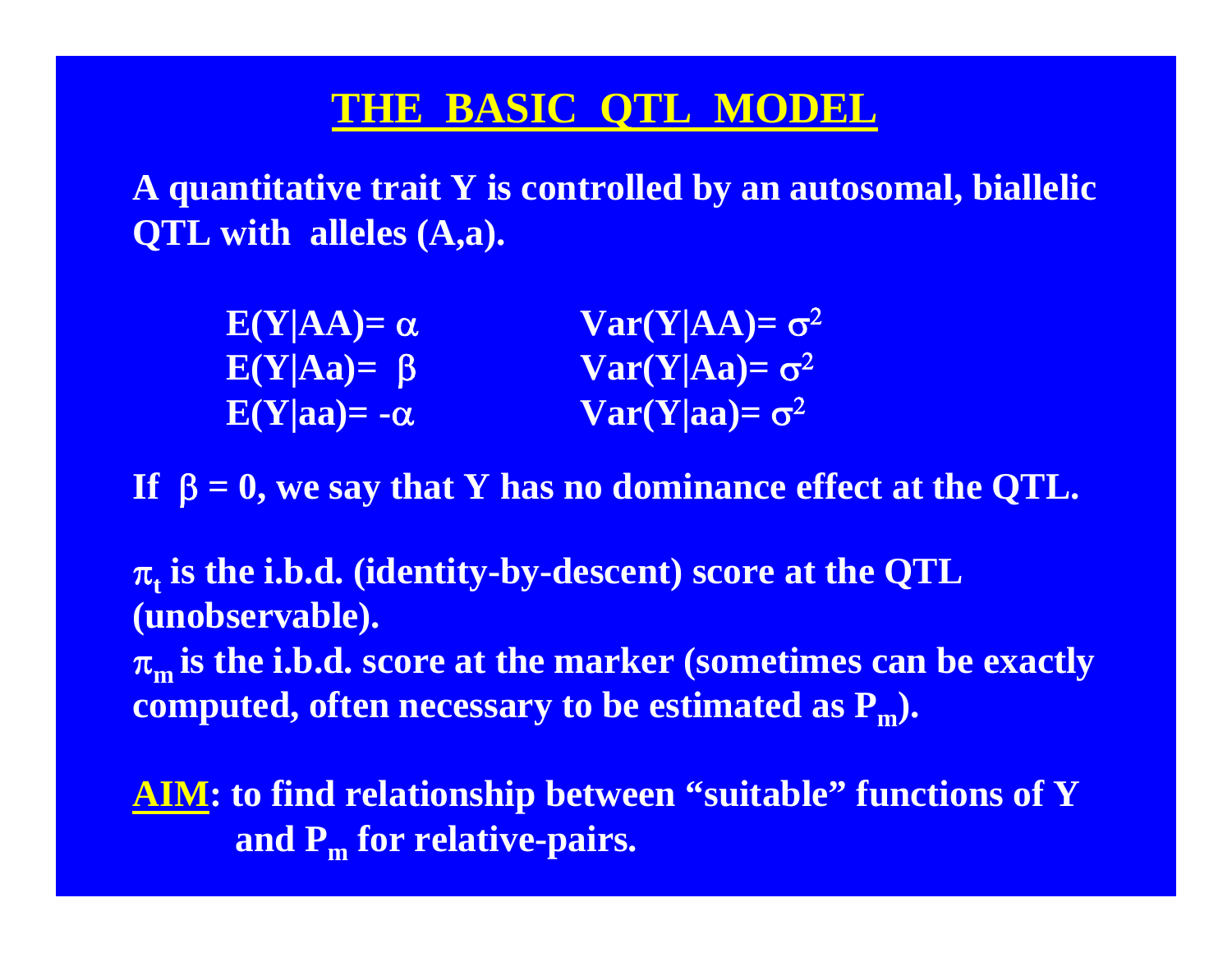### **POPULAR QTL MAPPING METHODS**

**1. VARIANCE COMPONENTS METHODS (Amos et al. 1990, Almasy and Blangero 1998)**

 $\bold{Random \: Effects \: Model:} \quad \bold{Y} = \Sigma \bold{G_i} \; + \; \bold{E} \; ; \; \bold{i=1,2,...,k}$ **where Gi is the genotypic effect of the ith QTL assumed to have a normal distribution;**

- **E is the environmental effect with a normal distribution.**
- **Data: Quantitative traits and marker genotypes of pedigrees.**

**Quantitative traits within a pedigree are assumed to follow a MULTIVARIATE NORMAL DISTRIBUTION.**

Test for linkage at the i<sup>th</sup> QTL is a likelihood-ratio test for the **variance of Gi = 0 versus being positive.**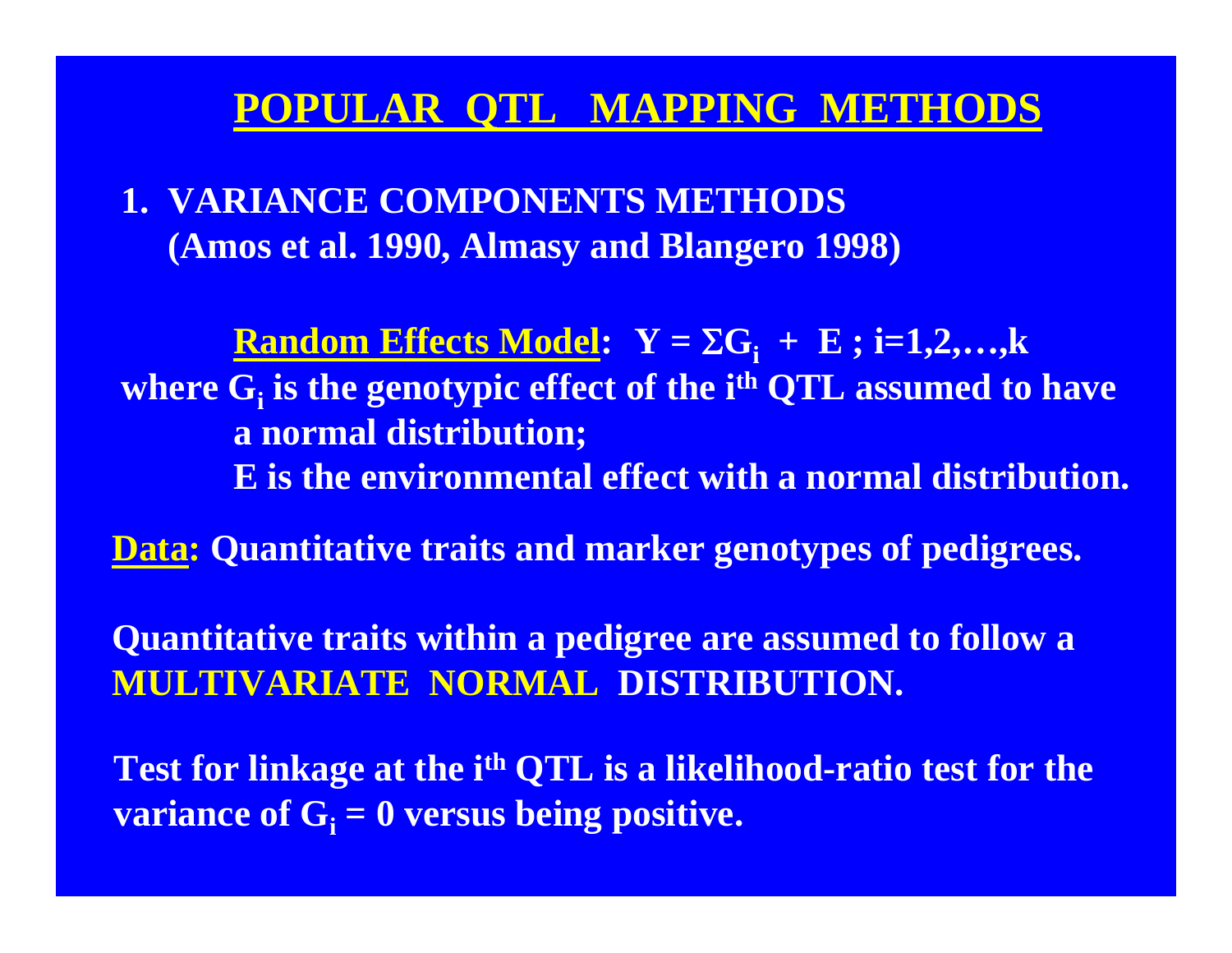**2. HASEMAN-ELSTON APPROACH AND EXTENSIONS(Haseman and Elston 1972, Extensions: Amos et al. 1989, Wijsman and Olson 1993, Olson 1995, Tiwari and Elston 1997, Elston et al. 2000……)**

**Data: quantitative trait values and marker genotypes of independent sib-pairs (and preferably marker genotypes of both parents).**

**The regression equation:**  $\mathbf{E}(\mathbf{Z}|\mathbf{P}_{\mathbf{m}}) = \mathbf{a} + \mathbf{b} \mathbf{ P}_{\mathbf{m}}$ **where Z = sib-pair squared difference in trait values** β **= 0 (no dominance at the QTL)**  $b=0 \Leftrightarrow \theta = 0.5$  (unlinked) and  $b < 0 \Leftrightarrow \theta < 0.5$  (linked)

**Testing for b=0 versus b < 0: distribution-free approach**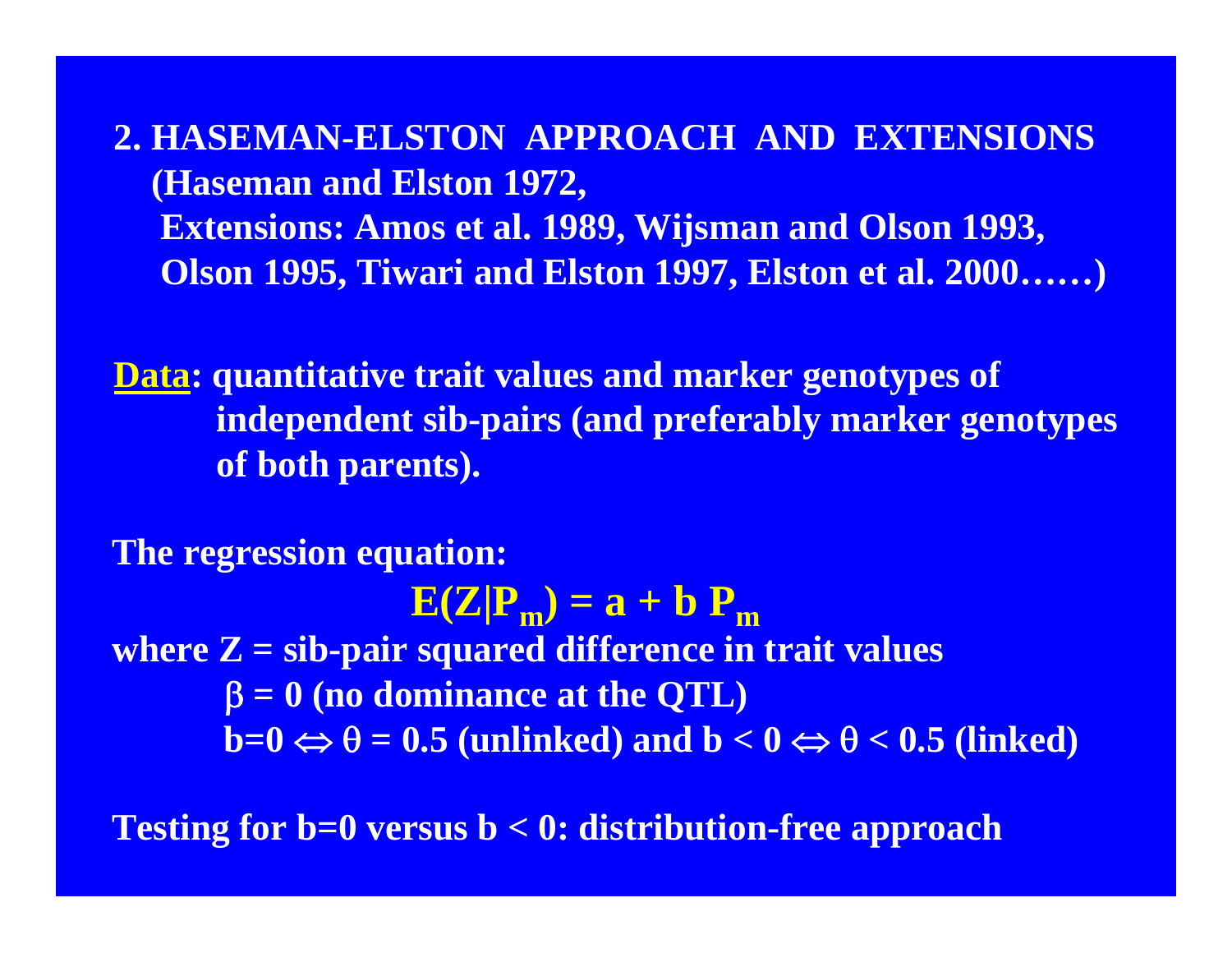### **A NON-PARAMETRIC ALTERNATIVE**

**(Ghosh and Majumder 2000, Ghosh et al. 2003)**

**Non-parametric regression instead of Haseman-Elston linear regression:** 

 $\mathbf{Z} = \Psi(\mathbf{P}_{\mathbf{m}}) + \mathbf{e}$ 

**where** Ψ **is a real-valued function.**

Ψ **is estimated using kernel smoothing :**  $\Psi$ (**x**<sub>j</sub>)= [Σ<sub>i</sub> κ({**x**<sub>i</sub>-x<sub>j</sub>}/*h*)y<sub>i</sub>]/ Σ<sub>i</sub> κ({x<sub>i</sub>-x<sub>j</sub>}/*h*)

> **The kernel function used:**  $\kappa(\mathbf{x}) = 0.75 \; (\mathbf{1} \text{-} \mathbf{x}^2) \; \mathbf{I}_{\;|\mathbf{x}| < 1}$

**Optimal**  *h* **selected using leave-out-one cross validation.**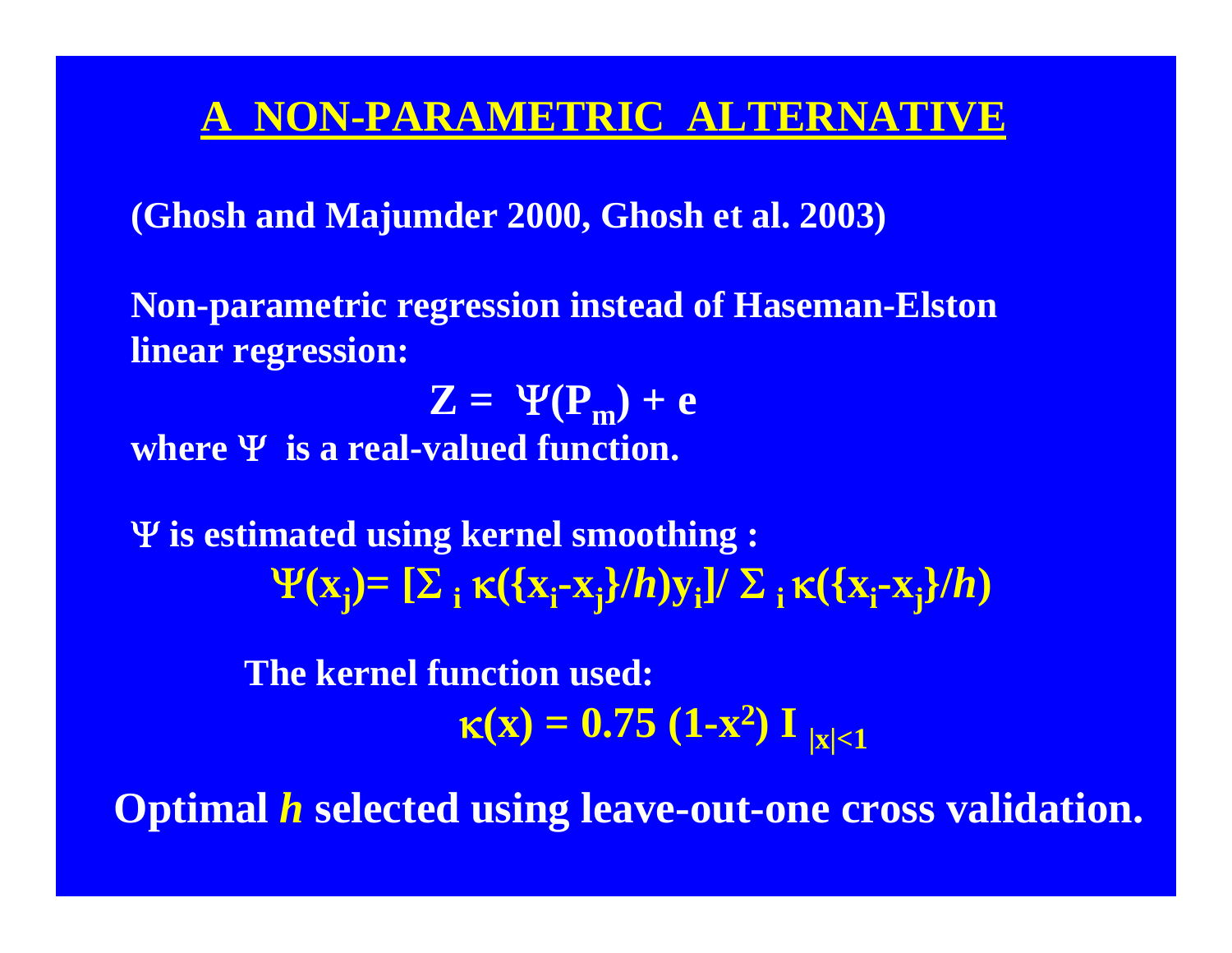Δ **= 1 - (residual sum of squares in regression / total variation in Z) Analogous to R2 in linear regression. Test for linkage is equivalent to**  $\Delta=0$  **versus**  $\Delta>0$ **. Difficult to obtain asymptotic distribution of** Δ **. Use permutations to obtain empirical p-value of observed** Δ **. CAVEAT:** Δ **does not take into account direction of relationship**

between Z and P<sub>m</sub>. Under null, random positive relationship **will inflate rate of false positives. Test additionally for correlation between Z and**  $\mathbf{P_m}$  **whenever**  $\Delta$  **significant.**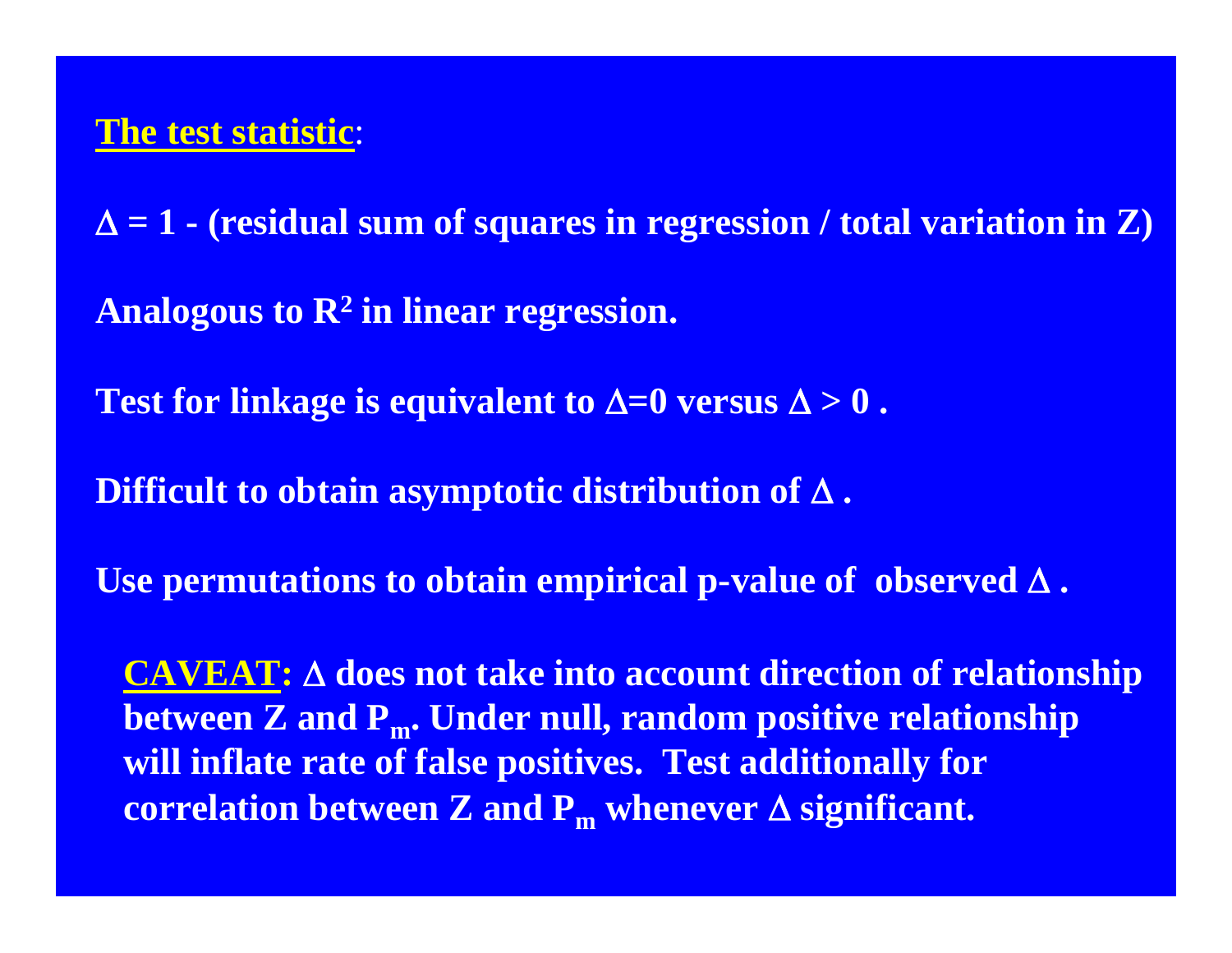# **(200 sib-pairs,** α**=3,** σ**=1, p=0.5,** ρ**=0.5,** θ**=0.01)**

|                |                      |                     | <b>POWER</b> |           |  |  |
|----------------|----------------------|---------------------|--------------|-----------|--|--|
| <b>Model</b>   | $\boldsymbol{\beta}$ | <b>HE</b> (sq diff) | HE (cr pr)   | <b>KS</b> |  |  |
| <b>Normal</b>  | $\boldsymbol{0}$     | 0.899               | 0.912        | 0.878     |  |  |
|                | $\mathbf 1$          | 0.825               | 0.838        | 0.852     |  |  |
|                | $\overline{2}$       | 0.685               | 0.702        | 0.769     |  |  |
| <b>Chi-sq</b>  | $\boldsymbol{0}$     | 0.890               | 0.902        | 0.876     |  |  |
|                | $\mathbf{1}$         | 0.817               | 0.823        | 0.849     |  |  |
|                | $\overline{2}$       | 0.651               | 0.657        | 0.766     |  |  |
| <b>Poisson</b> | $\boldsymbol{0}$     | 0.872               | 0.881        | 0.875     |  |  |
|                | 1                    | 0.805               | 0.802        | 0.850     |  |  |
|                | $\overline{2}$       | 0.613               | 0.604        | 0.764     |  |  |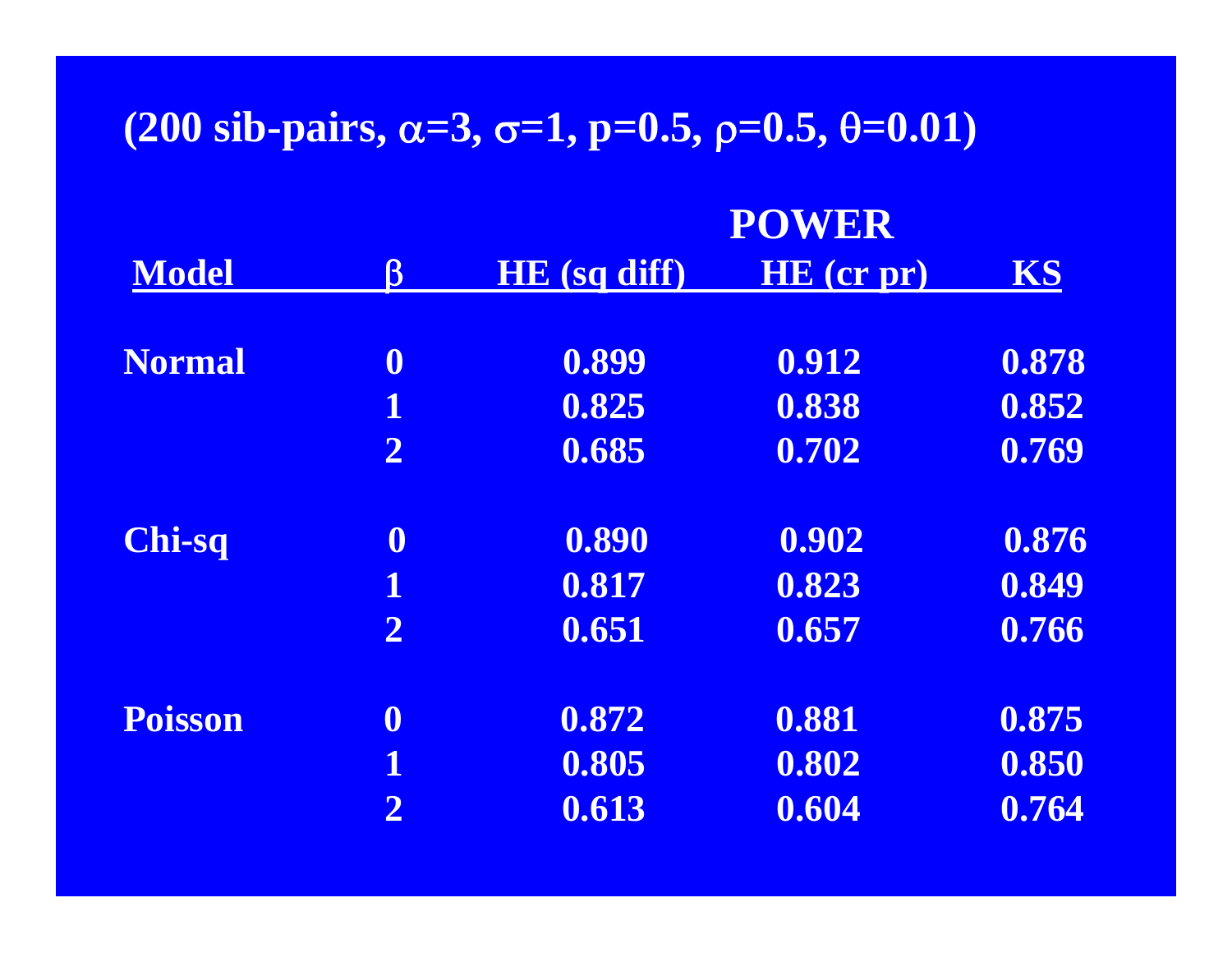### **EXTENSION OF HE TO SIBSHIP DATA**

### **(Ghosh and Reich 2002)**

 $\mathbf{Data:}$  Quantitative traits  $\mathbf{Y} = (\mathbf{y}_1, \mathbf{y}_2, \dots)$  on sibships of size  $\geq 2$ 

**Contrast function:**  $\Sigma$  **c**<sub>i</sub> $y_i$  (=**c**'**Y**) where  $\Sigma$  **c**<sub>i</sub> (=**c**'**1**) = **0** 

**Quadratic function of marker i.b.d. scores: c**′ Π **mc**  $\mathbf{w}$  **here**  $\Pi_\mathbf{m}$  **is the matrix of i.b.d. scores with**  $(\mathbf{i},\mathbf{j})^\text{th}$  **element the i.b.d. score of the ith and jth sibs (i**  <sup>≠</sup>**j) and diagonals 0.**

#### **NOTE:**

**i.b.d. scores of all possible sib-pairs in a sibship are not independent. Given a sibship of size n, there exists an independent set of (n-1) pairwise i.b.d. scores. For example, {** <sup>π</sup>**12,**π**13,…,** <sup>π</sup>**1n} is an independent set of i.b.d. scores. Given this set, all other pairwise i.b.d. scores are dependent.**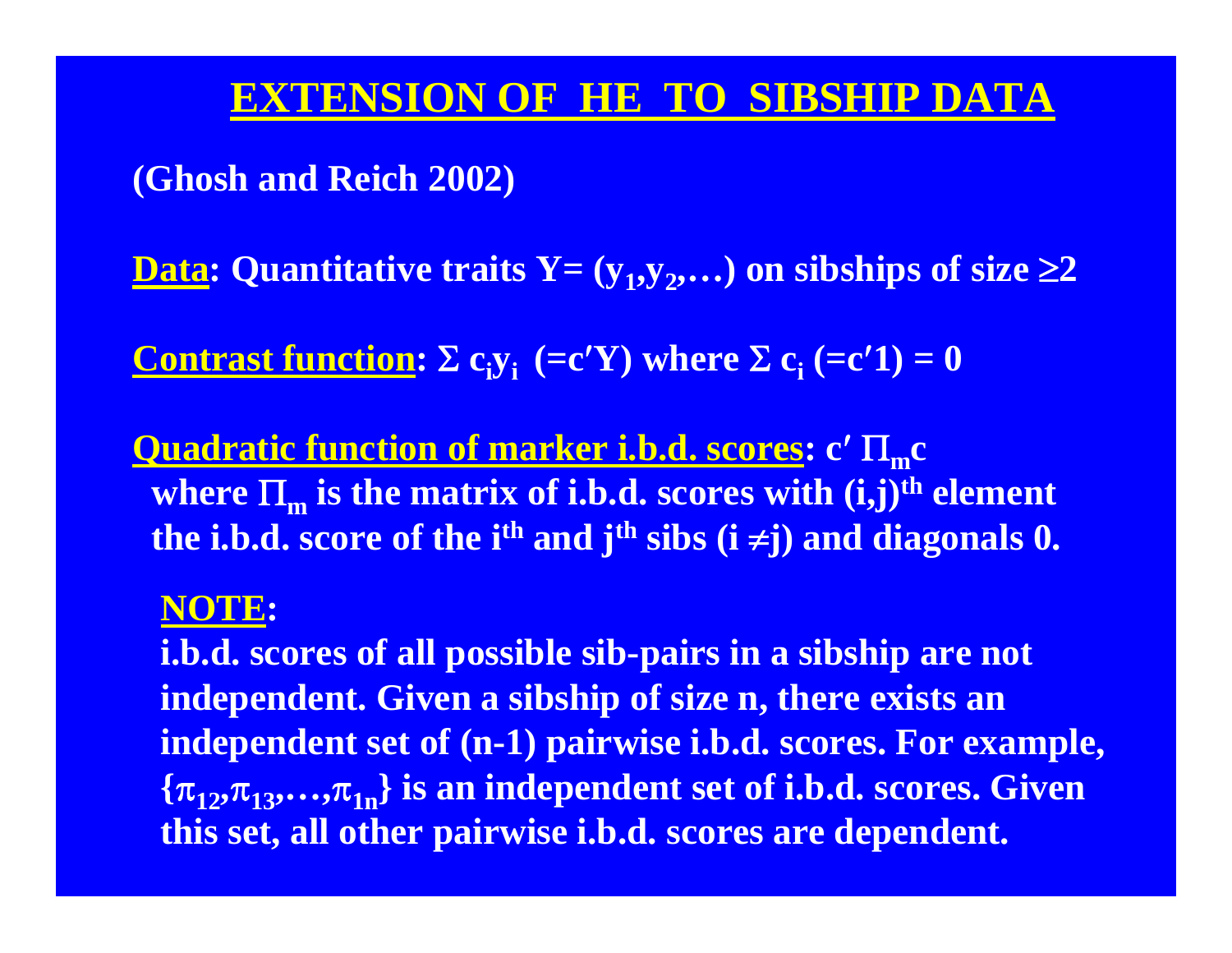#### **Why choose the contrast function?**

- **1. The classical HE can be viewed as a special case of a contrast function for**  $n=2$  **with**  $c = (1 - 1)$ **.**
- **2. The contrast function corresponds to the second principal component of quantitative trait values.**

**The corresponding reqression equation:**  $E\{ (c'Y)^2 | c' \Pi_m c \} = a + b c' \Pi_m c$ **where there is no dominance at the QTL,**  $\overrightarrow{b=0} \Leftrightarrow \theta = 0.5$  and  $\overrightarrow{b} > 0 \Leftrightarrow \theta < 0.5$ 

**Choice of c : {1,-1/(n-1),…,-1/(n-1)}**

**Consistent with HE. Higher coefficient associated with the independent set of i.b.d.**  ${\rm scores}$   $\{\pi_{12},\!pi_{13},\!\dots\!,\!\pi_{1\rm n}\}$  and lower coefficient with other pairs.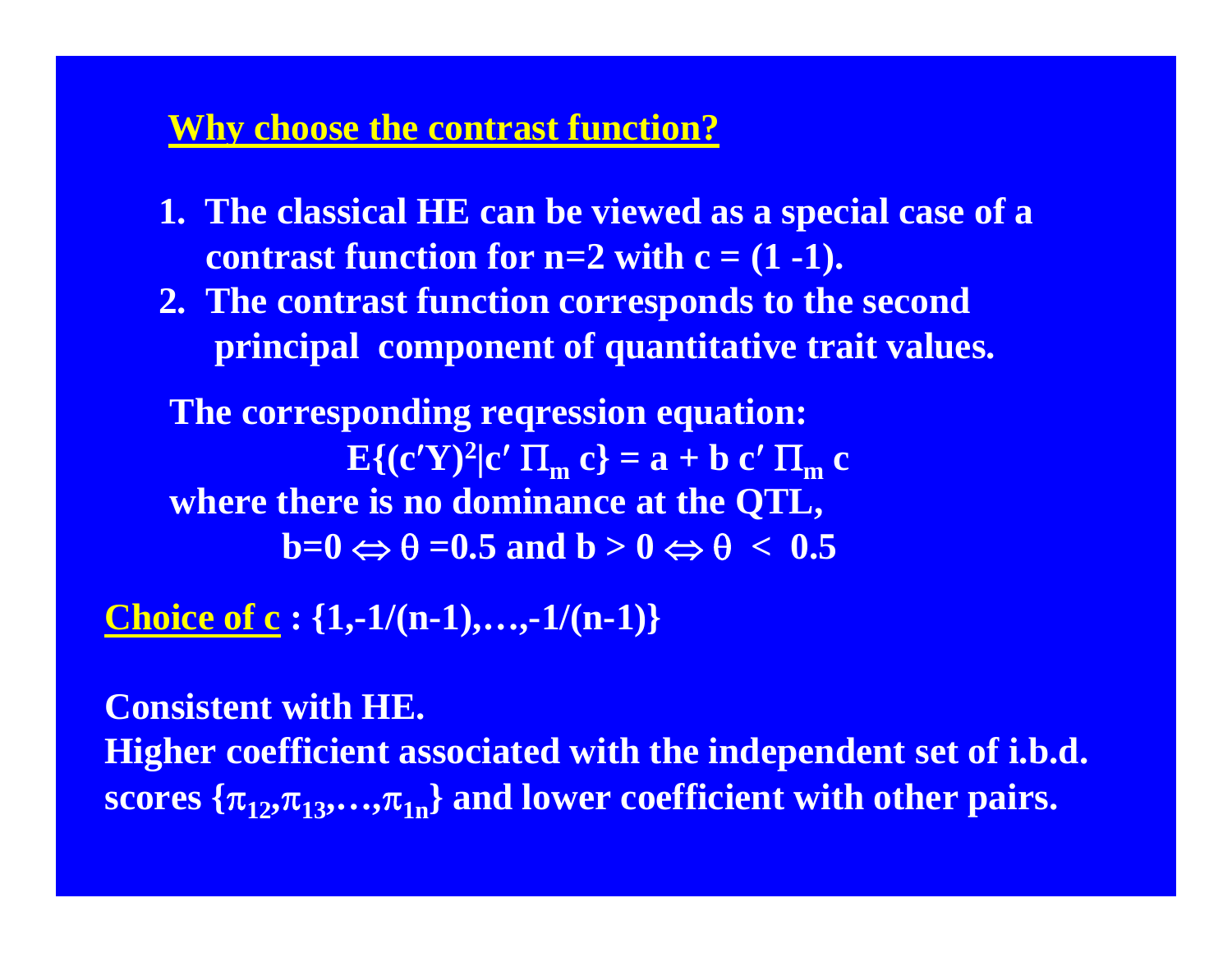### **COMBINING CONTRAST AND MEAN FUNCTIONS**

**Mean value of quantitative values correspond to first PC.**

**E**( $y^2$ |1′  $\Pi_m$  1) = **a** + **b** (1′  $\Pi_m$  1)/n<sup>2</sup> **where b is same as in the contrast function equation.**

**Mean function and contrast function are uncorrelated.** 

**Combined least squares minimization:**  $\Sigma_{\bf j} \{ {\bf u_j}$  $-\beta_0 - \beta_1 x_j^2 + \sum_j \{v_j\}$ **-**β<sub>2</sub>**-**β<sub>1</sub> $z_j$ }<sup>2</sup> **u**<sub>i</sub>, **v<sub>i</sub>: sq contrast and mean functions; <b>x**<sub>i</sub>,**y**<sub>i</sub>: i.b.d. regressors

**Test for linkage based on least squares estimate of**  β **1.**

**Alternative: Combined non-parametric regressions of uj on xj and yj on zj using kernel smoothing.**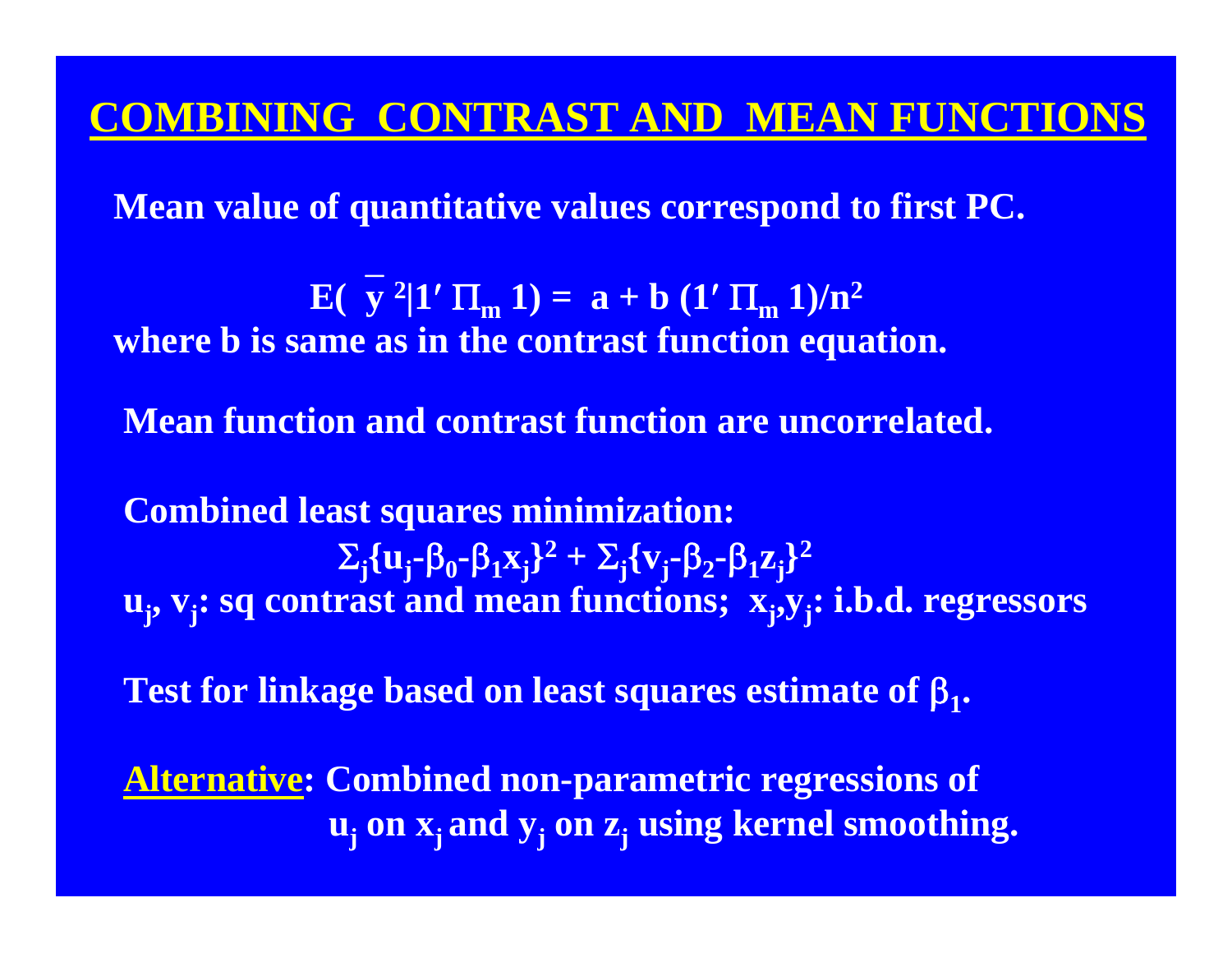#### **(200 sibships with 4 sibs each,**  <sup>α</sup>**=3,**  <sup>σ</sup>**=1, p=0.5,**  ρ**=0.5,**  θ**=0.01)**

**POWER** 

|                |                         |           | PUWER      |           |  |
|----------------|-------------------------|-----------|------------|-----------|--|
| <b>Model</b>   | $\boldsymbol{\beta}$    | <b>KS</b> | HE (cr pr) | <b>CM</b> |  |
|                |                         |           |            |           |  |
| <b>Normal</b>  | $\boldsymbol{0}$        | 0.912     | 0.918      | 0.931     |  |
|                | $\mathbf 1$             | 0.875     | 0.860      | 0.868     |  |
|                | $\overline{2}$          | 0.798     | 0.742      | 0.749     |  |
| <b>Chi-sq</b>  | $\boldsymbol{0}$        | 0.903     | 0.909      | 0.915     |  |
|                | $\overline{\mathbf{1}}$ | 0.856     | 0.832      | 0.836     |  |
|                | $\overline{2}$          | 0.754     | 0.717      | 0.711     |  |
| <b>Poisson</b> | $\boldsymbol{0}$        | 0.880     | 0.887      | 0.893     |  |
|                | $\mathbf 1$             | 0.826     | 0.811      | 0.813     |  |
|                | $\overline{2}$          | 0.735     | 0.661      | 0.651     |  |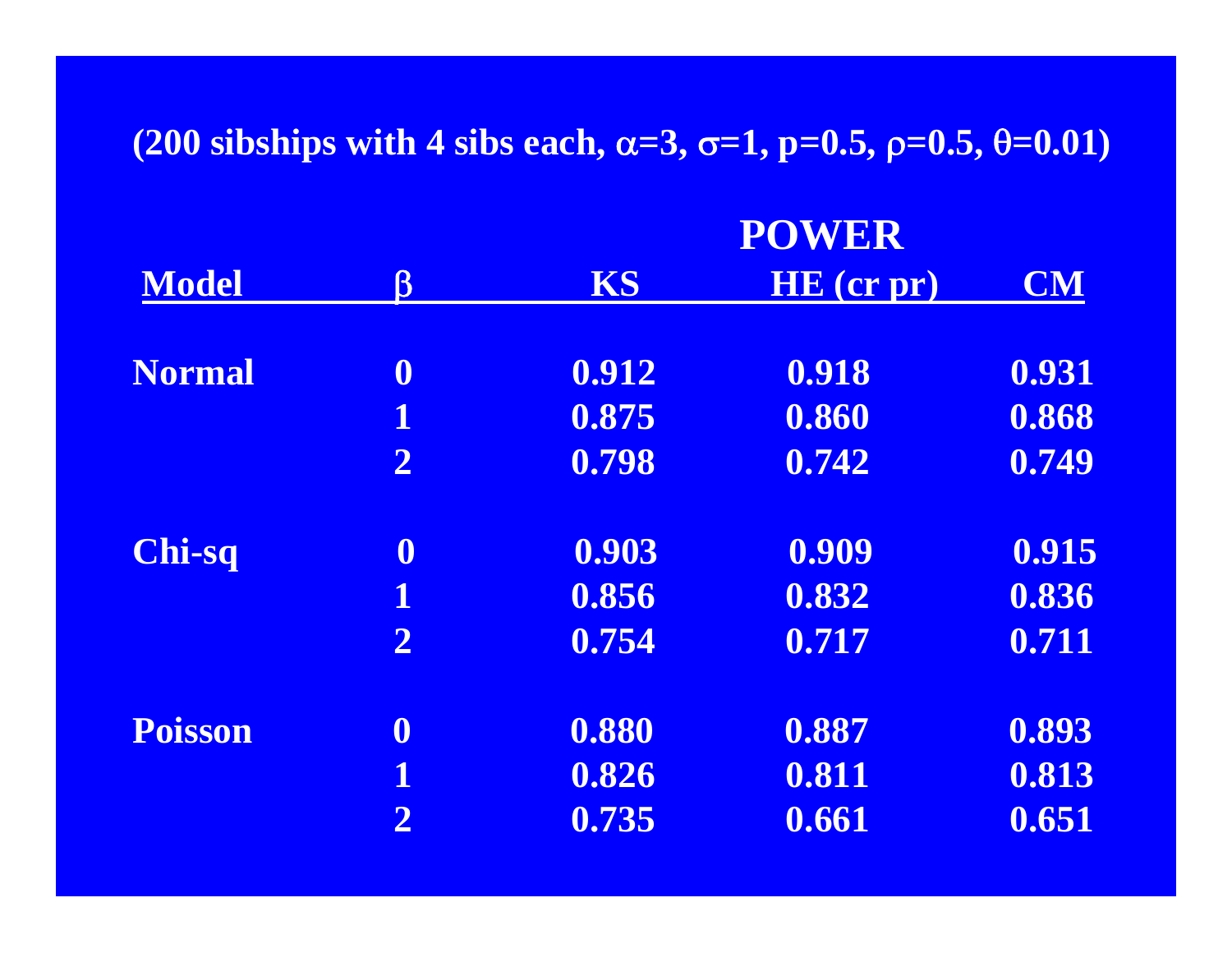### **MULTIVARIATE PHENOTYPES**

**Complex traits are characterized by correlated quantitative variables constituting a multivariate phenotype.** 

**The end-point trait is usually binary in nature. Since quantitative traits carry more information on variation within genotypes, it may be more prudent to use a vector of correlated phenotypes for linkage analysis of the complex trait.**

**Analyzing individual components of a multivariate phenotype vector separately leads to the statistical problem of multiple comparisons.** 

**Analyzing a "genetically relevant" phenotype is more powerful than a blind multivariate analysis with all the components (Ott and Raboniwitz 1999).**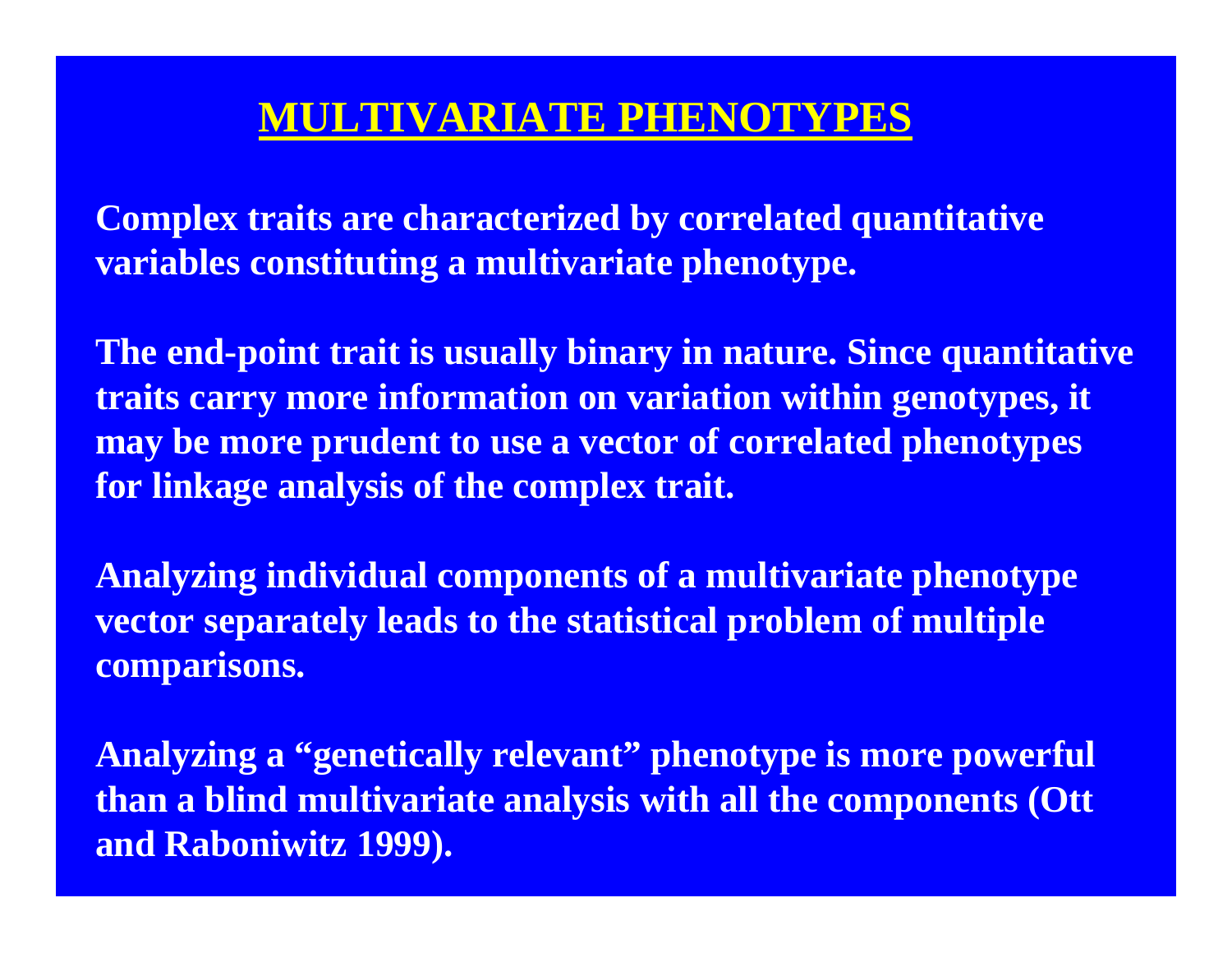### **Existing Methods For Mapping Multivariate Phenotypes**

**Variance Components Methods (e.g., Amos et al. 1990):** 

- **Require modeling of covariance structure of the components of the multivariate phenotype vector.**
- **Generally, multivariate normality assumed: problems with robustness, difficulty to verify assumptions in high dimensions.**

**Data Reduction Techniques (e.g., Elston et al. 2000):** 

- **Principal components analysis: a linear combination of the components is defined as the "new" phenotype.**
- **Model-free methods (e.g., Haseman-Elston) possible, but linkage results difficult to interpret.**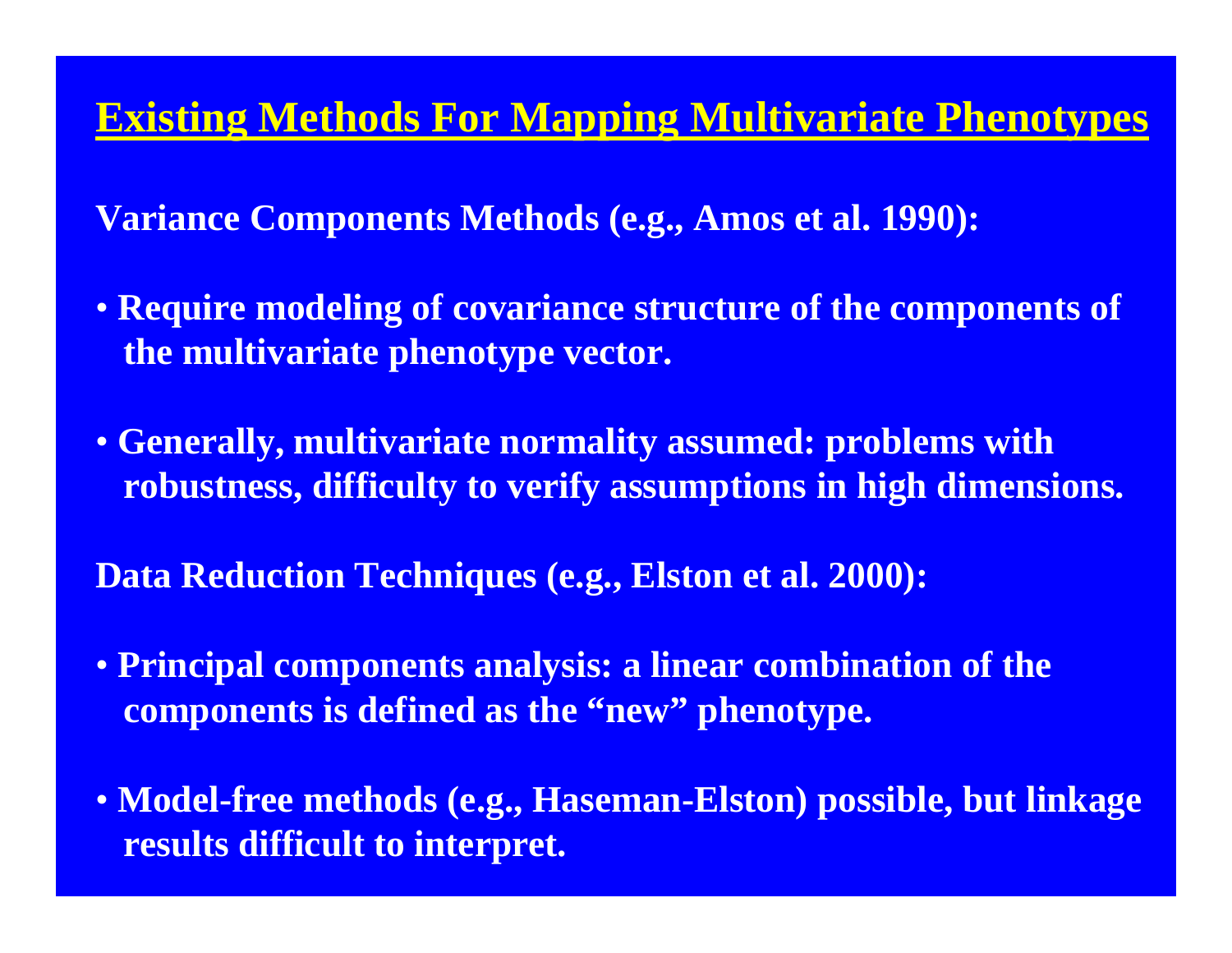**Quantitative and Qualitative Phenotypes in a Multivariate Phenotype vector**

**Example: EEG (quantitative), ERP (quantitative), depression (qualitative) may comprise a multivariate phenotype vector for studying the genetic risk of alcoholism.**

**Variance components methods (assuming multivariate normality) are incompatible even if only one of the components of the vector is binary/qualitative.** 

**Principal components obtained by decomposing the correlation matrix comprising both quantitative and qualitative phenotypes are unreliable.**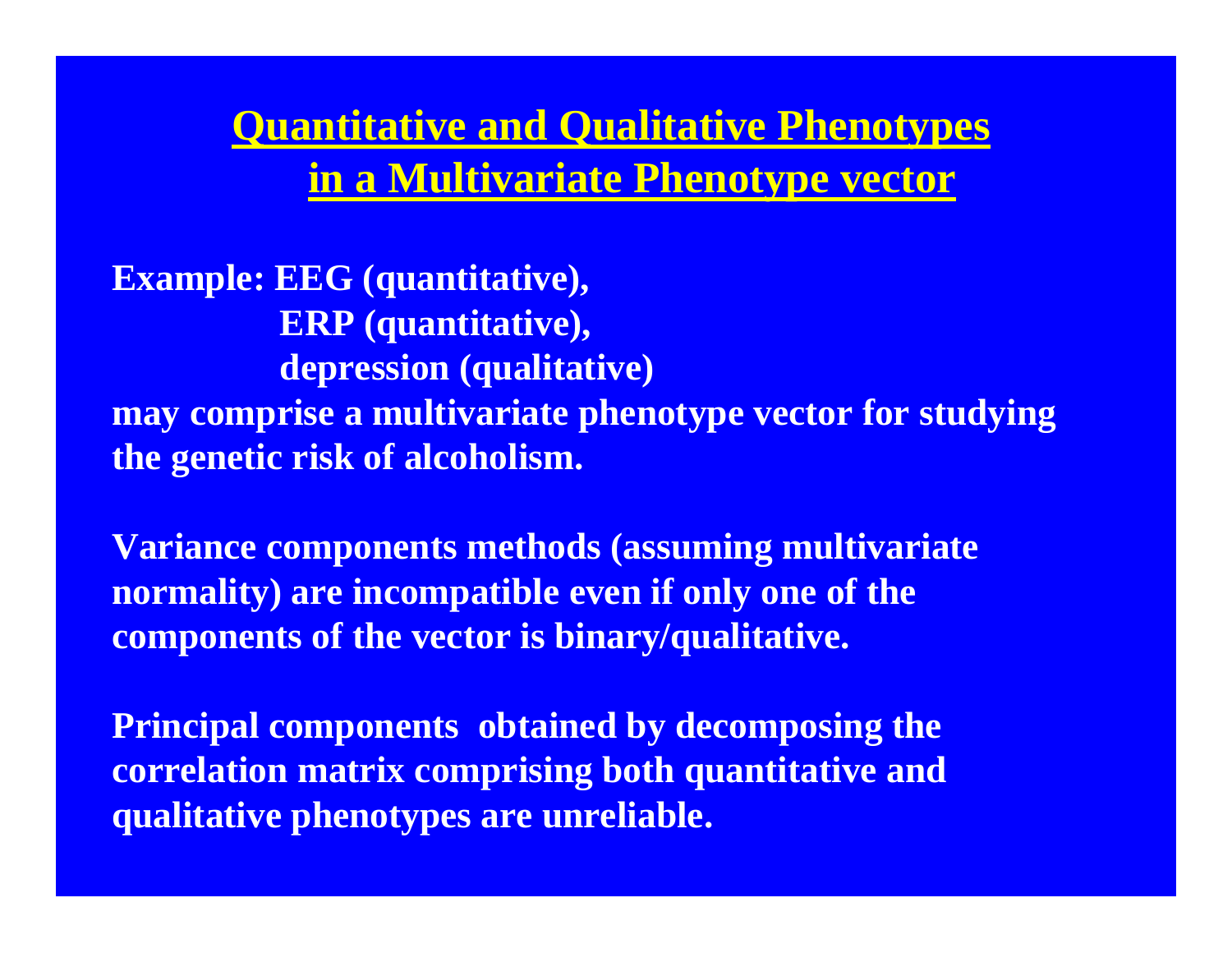# **The Proposed Method**

**Constructing the multivariate phenotype vector**  $(Y_1, Y_2, ..., Y_k)$  is a multivariate vector of quantitative traits, **Z is the binary end-point trait.**

 $\mathbf{A}% _{1},\mathbf{A}_{2},\mathbf{A}_{3},\mathbf{A}_{4},\mathbf{A}_{5},\mathbf{A}_{6}$  and  $\mathbf{A}_{2},\mathbf{A}_{3},\mathbf{A}_{4},\mathbf{A}_{5},\mathbf{A}_{7},\mathbf{A}_{8}$  and  $\mathbf{A}_{3},\mathbf{A}_{4},\mathbf{A}_{5},\mathbf{A}_{6}$  are supposenting those **traits significantly correlated with Z. The multivariate phenotype comprise only these traits.**

#### **The regression**

 $\mathbf{G}_1, \mathbf{G}_2, ..., \mathbf{G}_\mathrm{m}$  are genotypes at  $m$  marker loci.

 $\bf{Most\ linkage\ methods\ model\ the\ dependence\ of\ (**Y**<sub>1</sub>, **Y**<sub>2</sub>, ..., **Y**<sub>k</sub>)$ on  $\mathbf{G}_1, \mathbf{G}_2, ..., \mathbf{G}_\text{m}$  . Since the response variable is some function **of Yi***s* **, inferences are sensitive to the distribution of Yi***s* **.**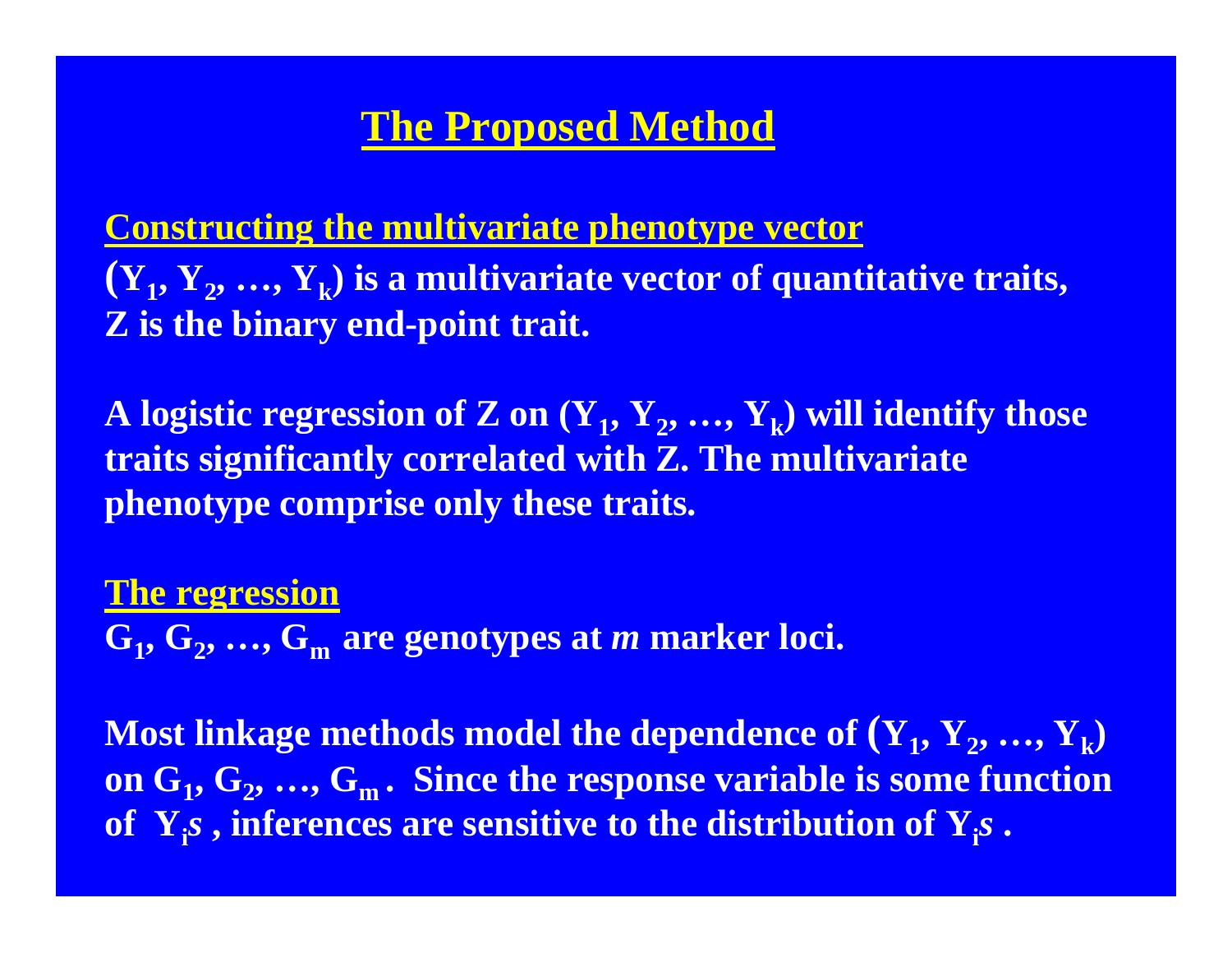**Alternative formulation: Reverse the response and explanatory variables (e.g., single trait version of Sham et al. 2002 ) in a linear regression set-up.**

### **The regression model:**

 $\Pi_{\bf i} = \Sigma_{\bf j} \; \boldsymbol{\beta}_{\bf j} \; {\bf d}_{\bf \ i \bf j} + {\bf e}_{\bf i}$ 

**where,**  $\Pi_{\textbf{i}}$  **is the estimated i.b.d. score**  $\textbf{a}$ **t a marker locus,**  $\textbf{d}_{\textbf{ij}}$  **is**  $\textbf{d}_{\textbf{ij}}$ **the squared difference of trait values corresponding to the ith sib-pair and the j<sup>th</sup> trait component of the multivariate phenotype vector, and ei is a random component.**

**Linkage for the complex trait can be tested in terms of**  β**<sup>j</sup> :**  $\mathbf{H}_0\colon\beta_{\mathbf{j}}{=}0$  for all j versus  $\mathbf{H}_{\mathbf{1}}\colon\cup~\beta_{\mathbf{j}}{<}0$ 

**The test is performed by a log-likelihood-ratio statistic. Since H1 is constrained, the asymptotic distribution is difficult to obtain and is determined empirically using permutation principles.**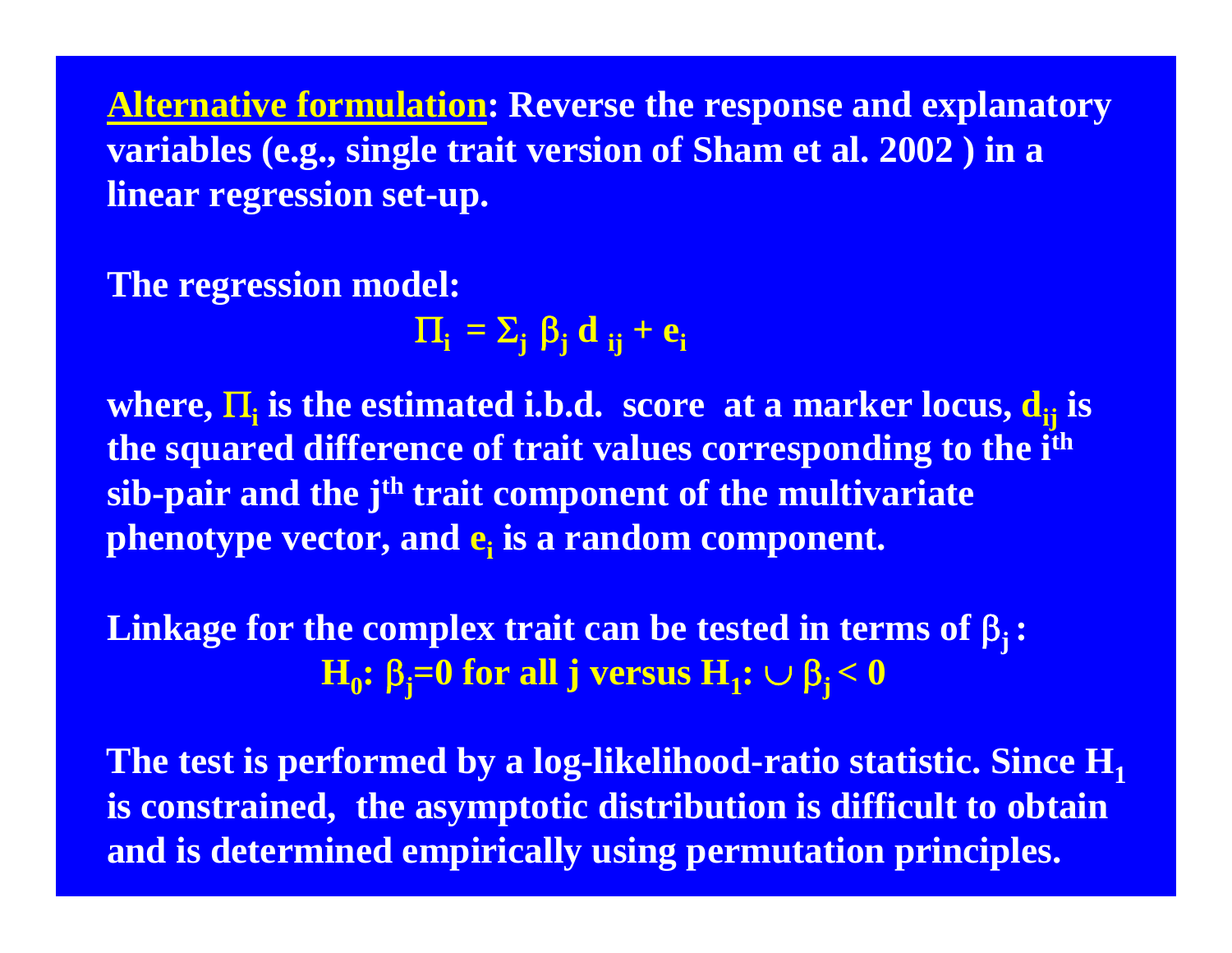# **Advantages :**

- **does not require modeling of covariance structure of component phenotypes. Robust with respect to violations in distributional assumptions.**
- **Linkage results are easier to interpret than analyses based on phenotypes defined by data reduction techniques.**
- **can incorporate both quantitative and qualitative traits.**
- **using i.b.d. scores as the response variable allows for (***n-1***) independent observations for a sibship of size** *n* **[not true if functions of quantitative traits are response variables].**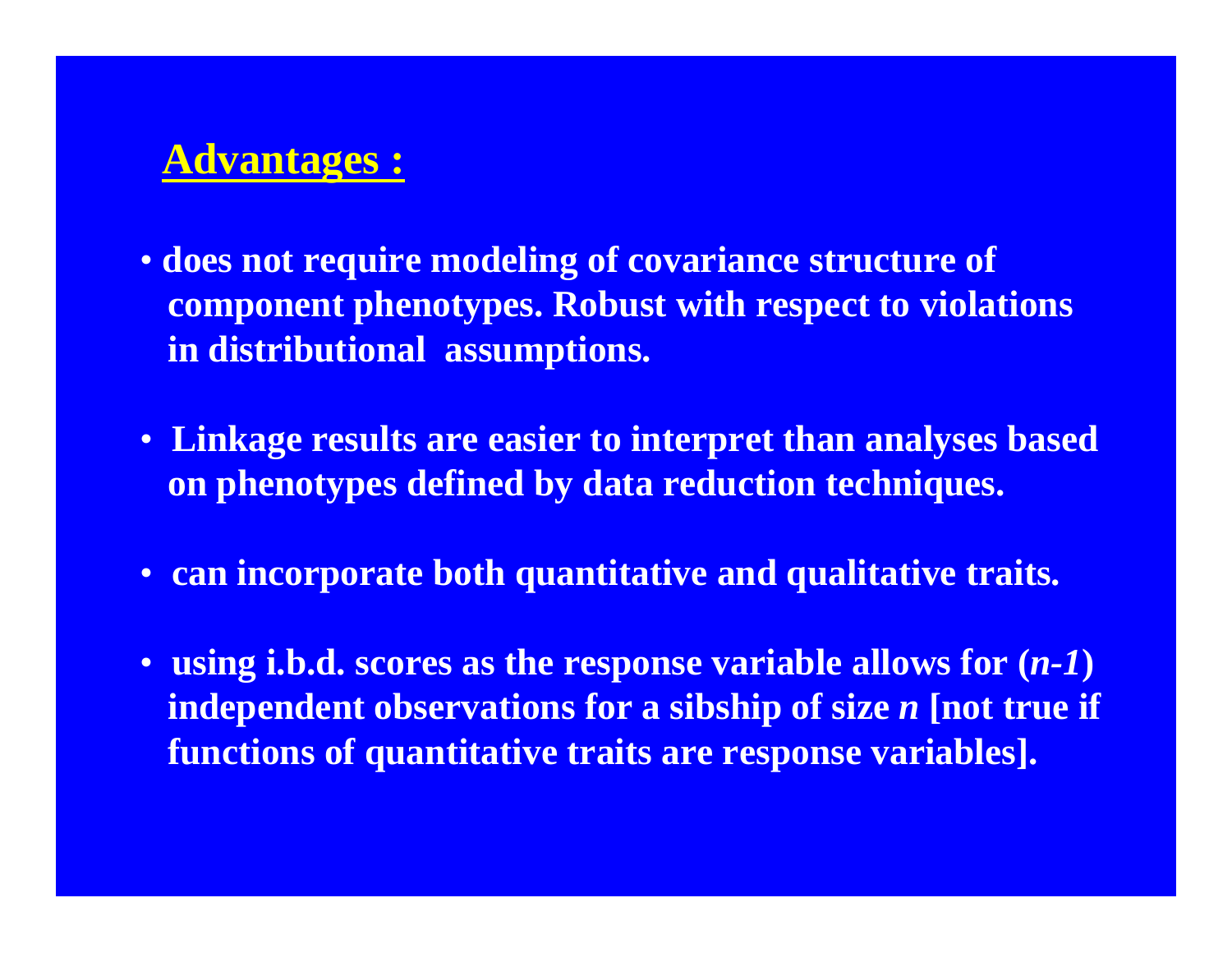# **SIMULATIONS**

**Example 1: (X,Y,Z) ~ N3 (**μ**,**Σ**) Example 2:**  $(X,Y,Z)$  **such that**  $(X,Y) \thicksim N_2$  $(\mu,\Sigma)$  **and**  $Z \thicksim$  **chi-square and correlated with (X,Y) Example 3: (X,Y,Z) such that X is normal, Y is chi-square and Z is Poisson; pairwise correlated**

**U** is a binary trait defined by  $Φ_3(X,Y,Z)$  standardized. **In each case, there is a common QTL.**

**Example 4:**  $(X,Y,Z) \sim N_3$  $(\mu,\Sigma)$  **such that**  $(X,Y)$  **is controlled by a common QTL, Z is not. U is defined as**  $\Phi_2(X, Y)$ **Logistic regression gave significance "correctly".** 

**200 sibships (60 of size 2, 80 of 3, 60 of 4), major gene-effect for each trait =3, allele frequencies at trait locus=(0.7,0.3). Power at** θ**=0.01 based on 1000 replications.**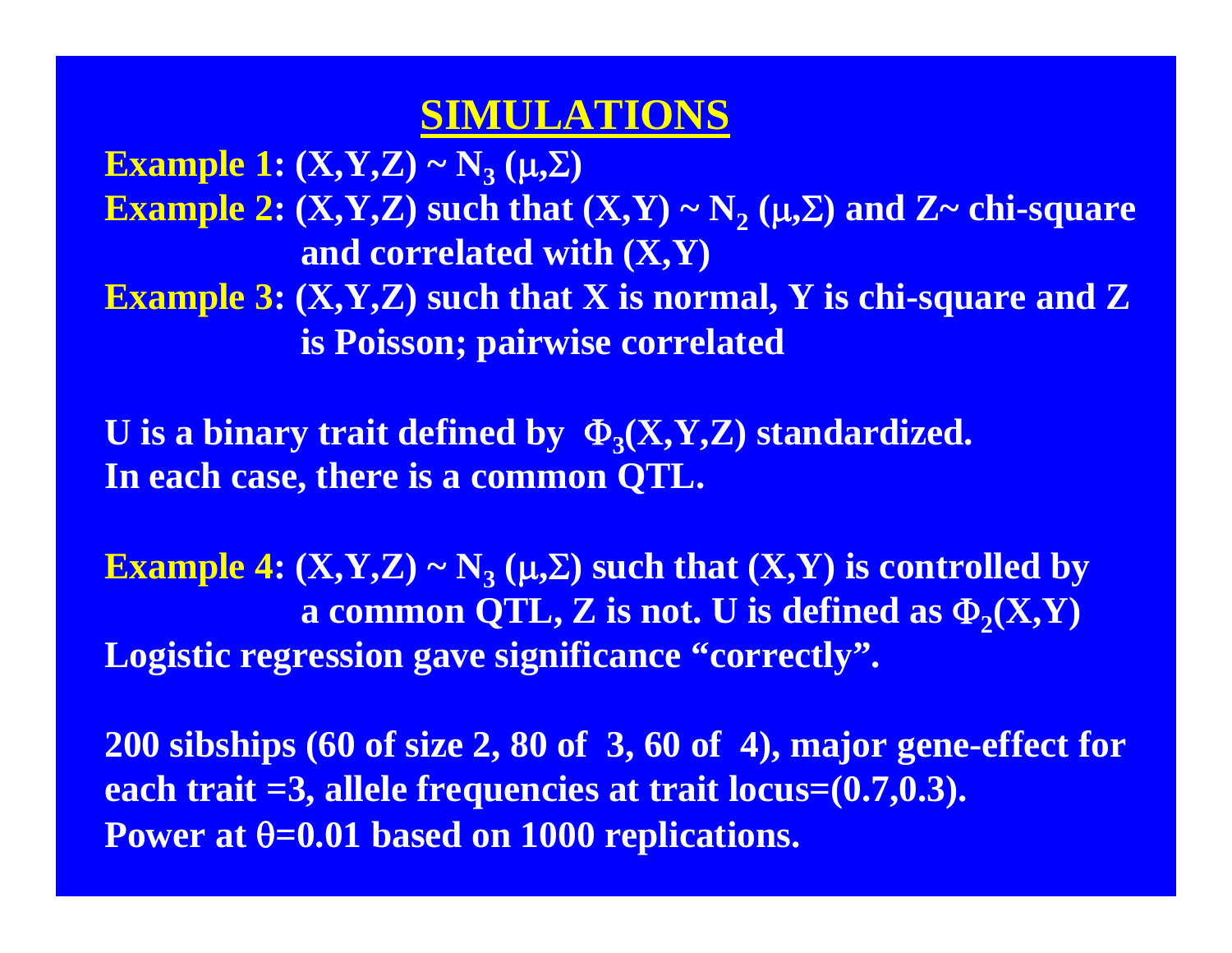| <b>Model</b>            | $\boldsymbol{\beta}$ | <b>HE</b> | <b>RR</b> | <b>RR</b> | <b>HIE</b> | <b>RR</b> |
|-------------------------|----------------------|-----------|-----------|-----------|------------|-----------|
|                         | (dom)                | (PC)      | (PC)      | (Mult)    | (Bin)      | (Bin)     |
| $\mathbf 1$             | $\boldsymbol{0}$     | .802      | .854      | .899      | .721       | .735      |
|                         | 1.5                  | .751      | .778      | .815      | .643       | .670      |
| $\mathbf{2}$            | $\boldsymbol{0}$     | .766      | .817      | .845      | .718       | .723      |
|                         | <b>1.5</b>           | .714      | .751      | .779      | .626       | .621      |
| $\mathbf{3}$            | $\boldsymbol{0}$     | .683      | .702      | .770      | .608       | .628      |
|                         | 1.5                  | .624      | .665      | .713      | .577       | .582      |
| $\overline{\mathbf{4}}$ | $\boldsymbol{0}$     | .695      | .699      | .731      | .438       | .457      |
| $(all 3)$               | 1.5                  | .617      | .632      | .690      | .375       | .361      |
| $\overline{\mathbf{4}}$ | $\boldsymbol{0}$     | .754      | .784      | .816      | .609       | .624      |
| $(first 2)$ 1.5         |                      | .700      | .728      | .776      | .543       | .558      |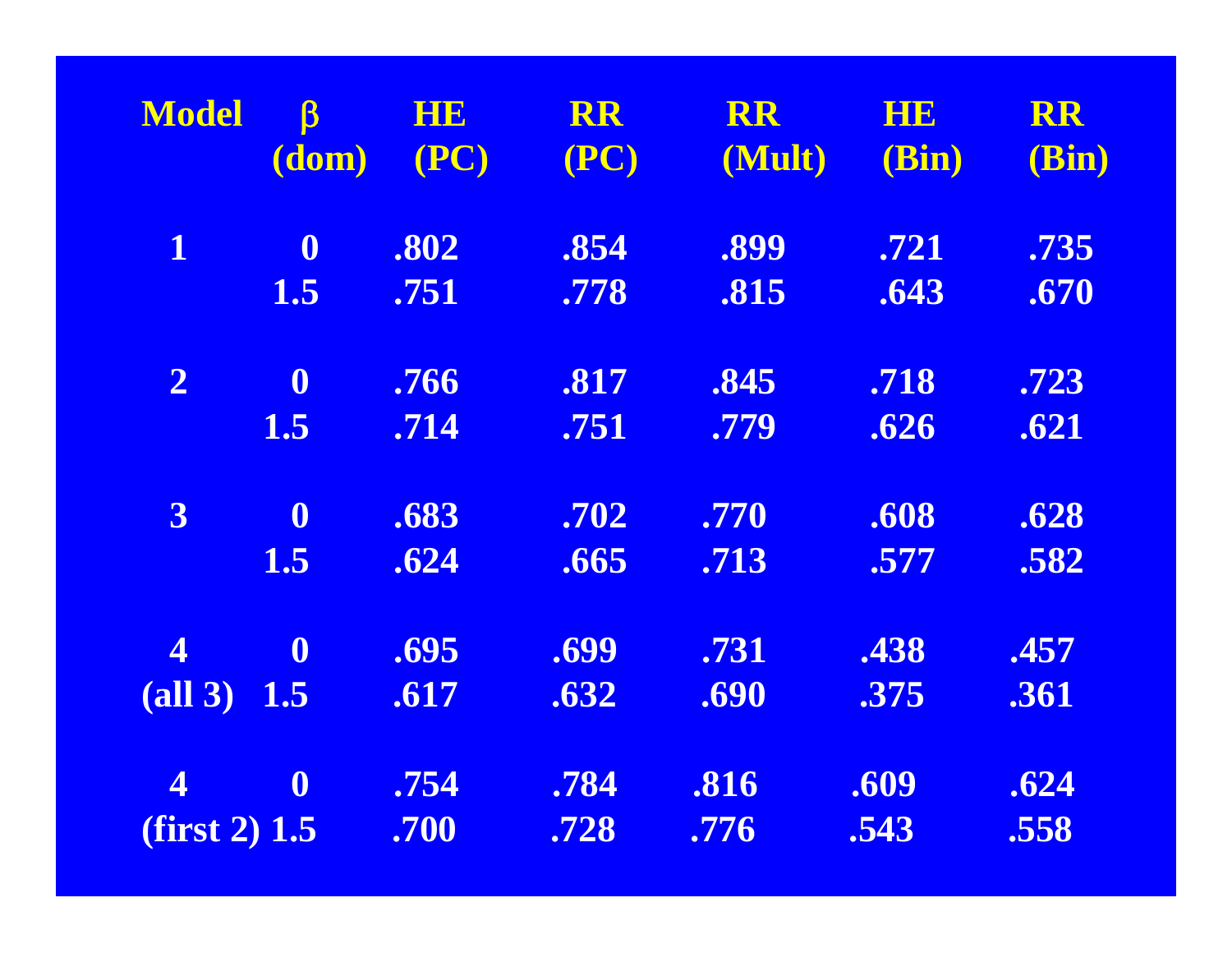# **COLLABORATIVE STUDY ON THE GENETICS OF ALCOHOLISM (COGA)**

**Multicenter project to detect and map susceptibility genes for alcoholic dependence (SUNY, Wash U, IUPUI, U Iowa, UCONN, Howard U, Rutgers U, SFBR)**

**262 families, COGA proband and having at least three full sibs and both parents/larger sibships.** 

**405 markers with average inter-marker distance 10.9 cM**

**Qualitative and Ordinal Traits: COGA (DSM-III-R + Feighner) DSM -IVICD-10**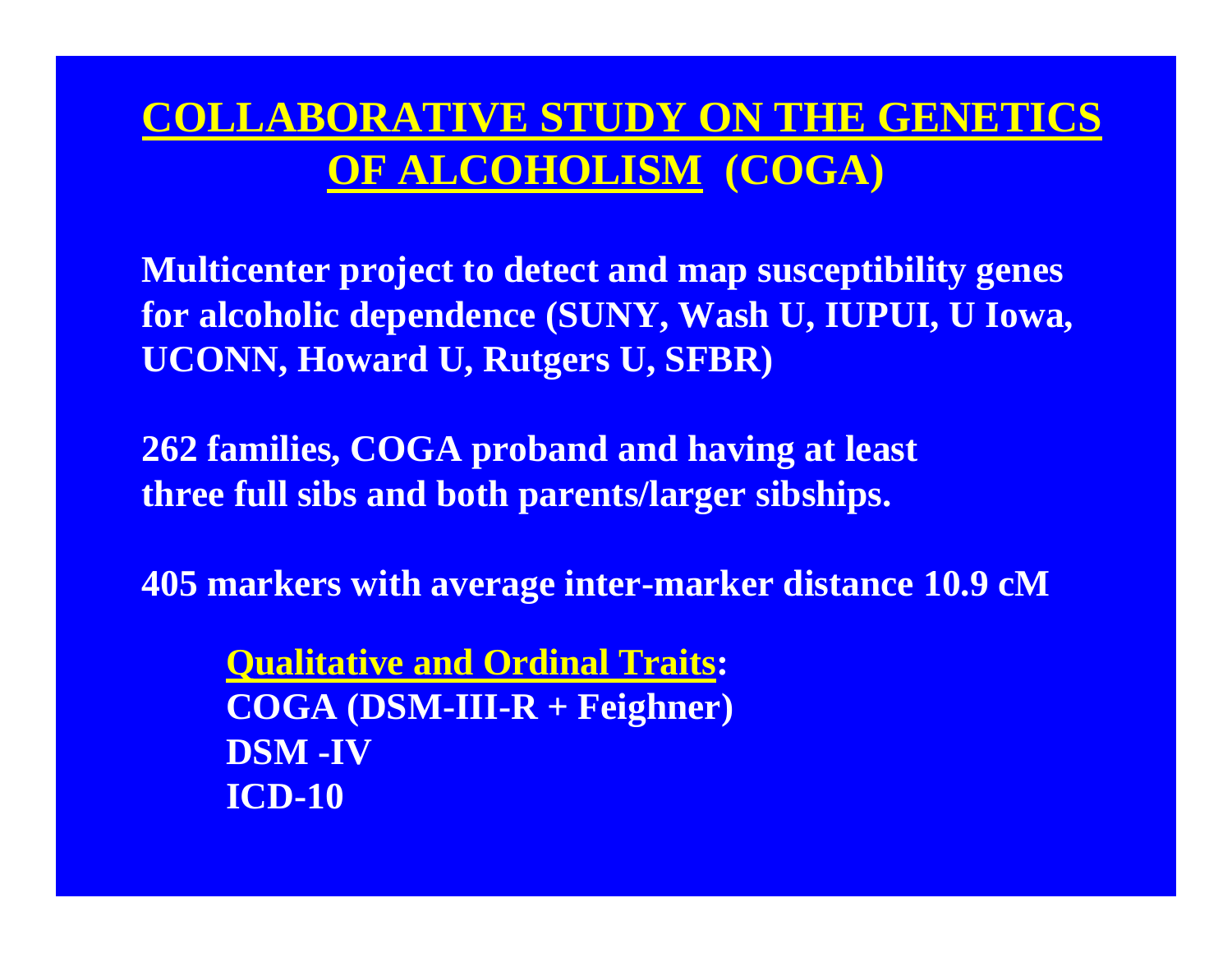# **LINKAGE ANALYSES ON COGA DATA**

**No promising linkage finding with binary clinical phenotypes like COGA, DSM-IV and ICD-10.**

**Alternative strategy was to analyze quantitative precursors.**

### **Quantitative Traits:**

**Maximum number of drinks in a 24 hour period (a measure to grade non-alcoholic individuals)**

**# externalizing symptoms (symptom count associated with alcoholism)** 

**Electroencephalogram (EEG) Waves (data collected at 31 bipolar electrode positions)**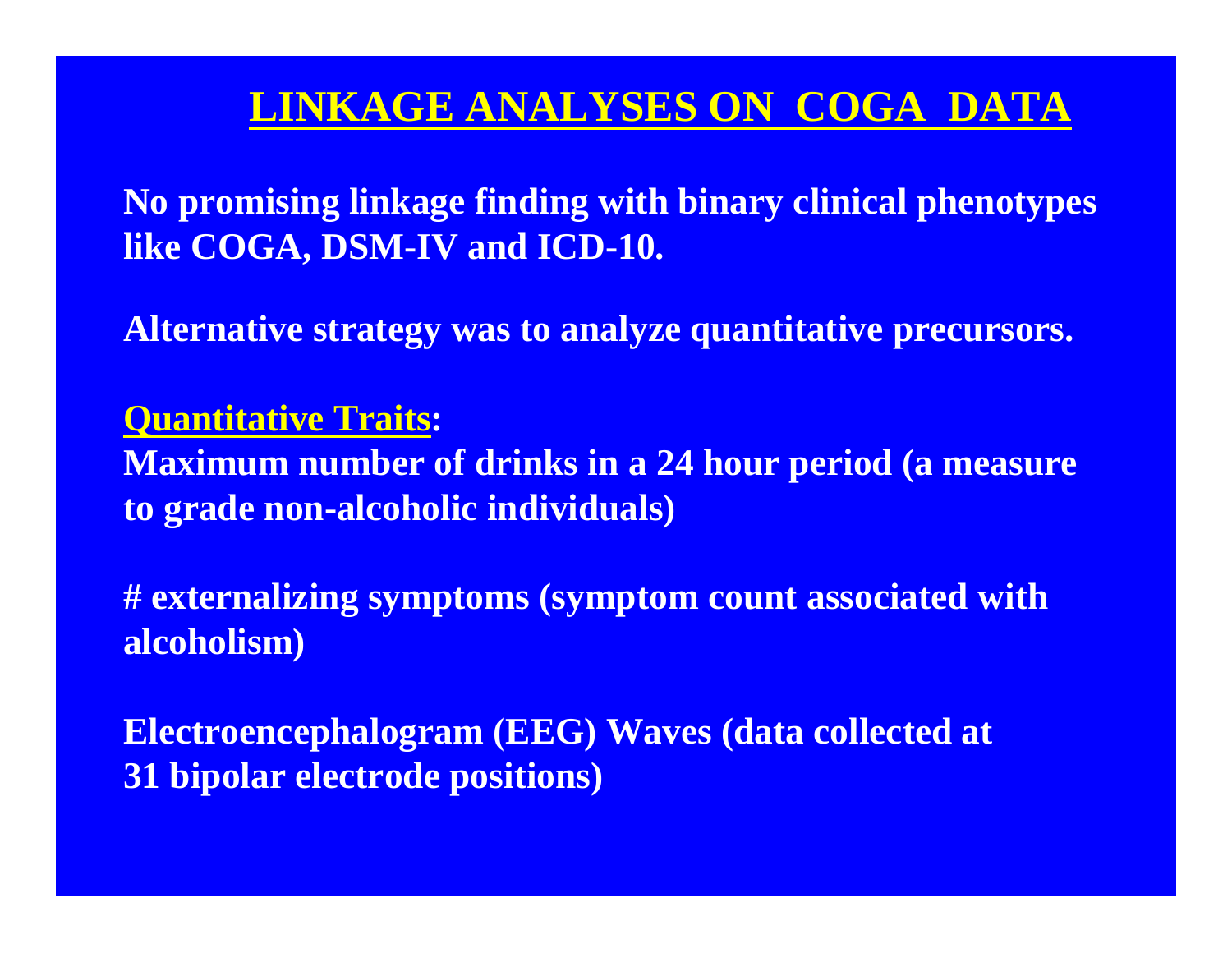## **MULTIVARIATE PHENOTYPES IN COGA**

**Univariate studies have provided linkage evidence on Chromosome 4 (near the** *ADH* **gene cluster) for:**

**# Max-drinks in a 24 hour period [Saccone et al. 2000] Beta 2 EEG [Porjesz et al. 2002, Ghosh et al. 2003] # Externalizing Symptoms [Ghosh et al. 2008]**

**Binary trait: COGA diagnosis**

**Logistic regression: All 3 quantitative traits significantly correlated (p-value < 0.001)**

**Scan on Chromosome 4 using reverse regression:**

**Peak at 118 cM (p-value < 0.0001)**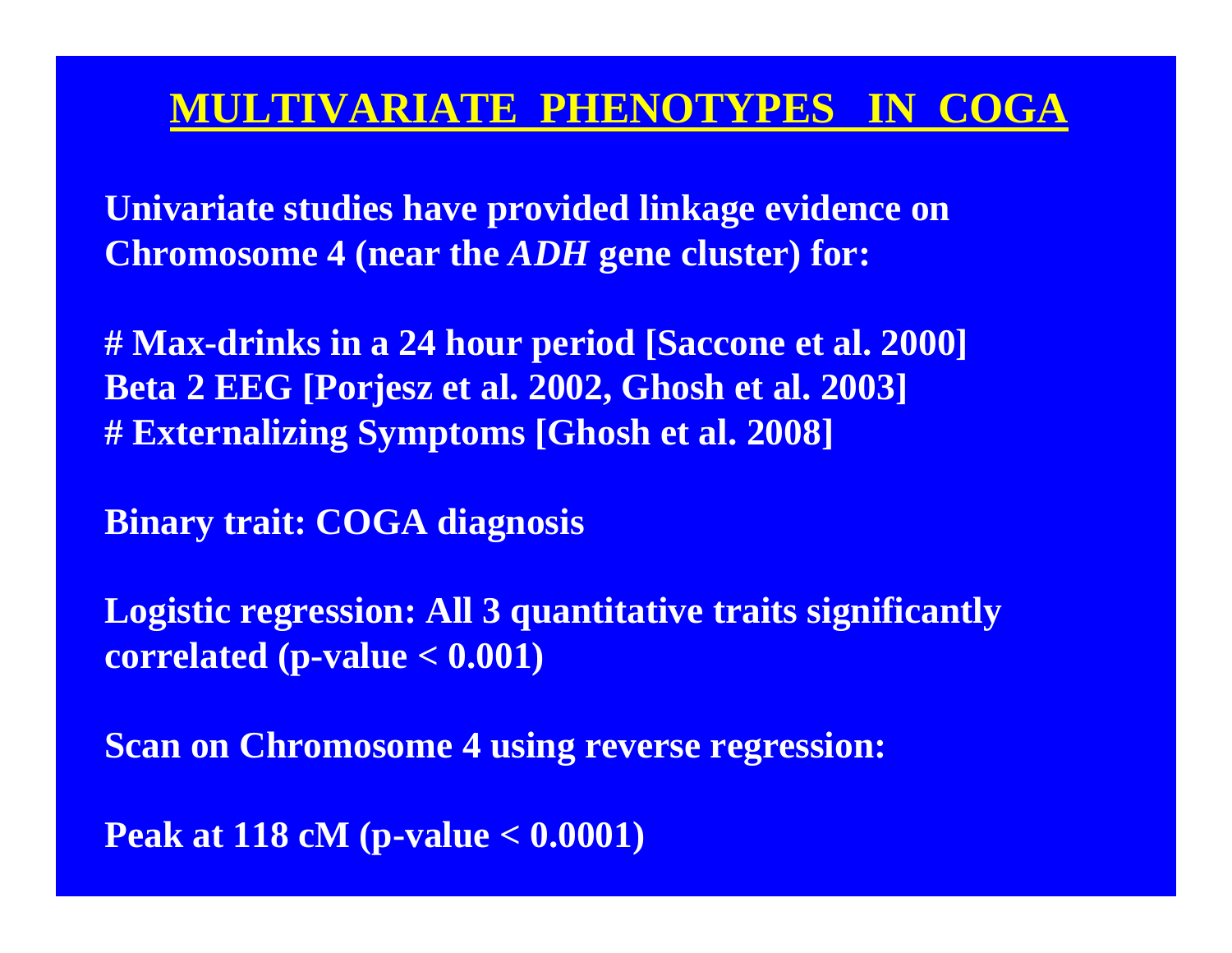### **CLOSING REMARKS**

- **A single quantitative phenotype correlated with a binary end-point trait may not be a sufficiently good surrogate for the end-point trait. Rather, a multivariate phenotype comprising both quantitative and binary phenotypes may be more optimal.**
- **Using i.b.d. scores as the response variable and components of a multivariate phenotype as explanatory variables in a regression set-up has both analytical and interpretational advantages.**

### **No single gene-finding method is sufficient or complete. Multiple roads should lead to Rome.**